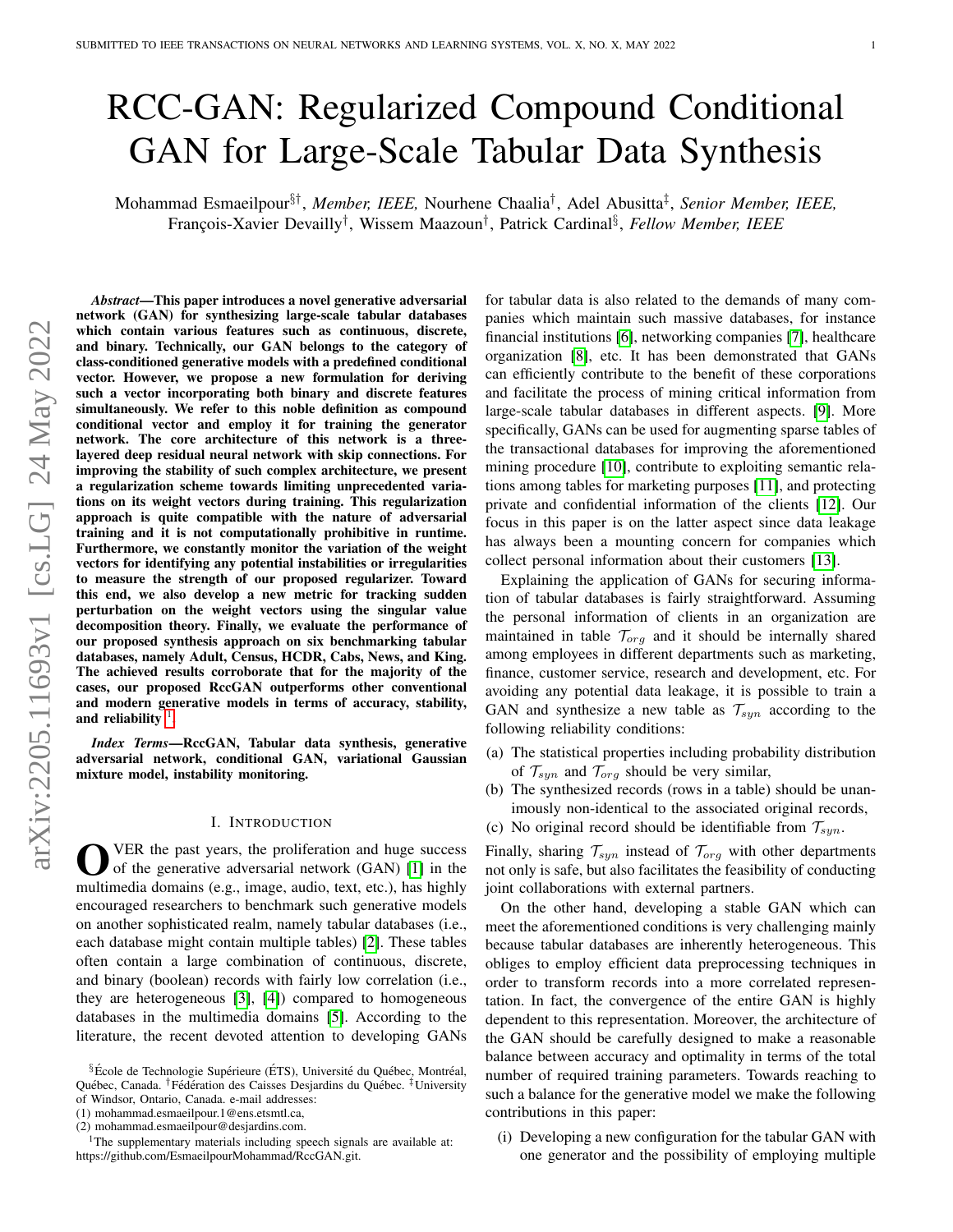discriminator networks;

- (ii) Introducing the compound conditional generative model to better control over the consistency of the synthesized records;
- (iii) Proposing a novel regularization technique for training the GAN which is basically designed to address the model's instability issue (i.e., exploding the weight vectors or the learning curve of the loss function at certain iterations) during training;
- (iv) Characterizing a new metric for monitoring the stability of the generator network in order to precisely identify onset of instabilities;
- (v) Evaluating the performance of the GAN on six public benchmarking datasets using three statistical metrics to measure the aforementioned conditions.

The rest of the paper is organized as the following. Section [II](#page-1-0) briefly reviews the state-of-the-art GAN configurations which have been developed for synthesizing large-scale tabular datasets. Section [III](#page-3-0) provides details of our proposed generative model as well as the explanation on the compound conditional GAN and the regularization scheme. Section [IV](#page-6-0) summarizes our achieved results on some tabular databases from different categories. Finlay, Section [V](#page-10-0) presents some discussions about peripheral aspects of our proposed tabular data synthesis approach.

#### II. BACKGROUND

<span id="page-1-0"></span>A typical configuration of a GAN employs two deep neural networks known as the generator and discriminator represented by  $\mathcal{G}(\cdot)$  and  $\mathcal{D}(\cdot)$ , respectively [\[1\]](#page-11-0). The input of  $\mathcal{G}(\cdot)$  is the vector z that is usually drawn from a probability distribution  $p_z \sim \mathcal{N}(0, I)$  and this network is supposed to output (synthesize) samples very similar to the originals. This similarity is measured through comparing the probability distribution of such synthetic outputs and the real samples denoted by  $p<sub>q</sub>$ and  $p_r$ , respectively. However, the control of this measurement procedure is on the discriminator which provides gradients for updating the weight vectors of  $\mathcal{G}(\cdot)$ . Towards this end, many loss functions have been introduced for  $\mathcal{D}(\cdot)$  which mostly rely on the basic cross-entropy formulation [\[1\]](#page-11-0):

$$
\mathcal{L}_{\mathcal{D}} \equiv \mathbb{E}_{\mathbf{z} \sim \mathcal{N}(0, \mathbf{I})} \log \left[ 1 - \mathcal{D}(\mathcal{G}(\mathbf{z})) \right] - \mathbb{E}_{\mathbf{x} \sim \mathbf{X}} \log \mathcal{D}(\mathbf{x}) \quad (1)
$$

where  $z_i \in \mathbb{R}^{d_z}$  with dimension  $d_z$  is a random vector and x stands for an original sample drawn form the real dataset, **X**. Since  $\mathcal{L}_{\mathcal{D}}$  is developed for binary classification problems, the output logit of  $\mathcal{D}(\cdot)$  is either 0 or 1. Unfortunately, these discrete values might negatively affect the performance of the generator through imposing instability and mode collapse (i.e., losing sample variations and memorizing a limited number of modes) issues [\[12\]](#page-12-1), [\[14\]](#page-12-3). For tackling these potential issues and improving the generalizability and accuracy of the GAN, Arjovsky *et al.* [\[14\]](#page-12-3) proposed the critic function trick which is another variant for Eq. [1](#page-1-1) as the following.

$$
\hat{\mathcal{L}}_{\mathcal{D}} \equiv \mathbb{E}_{\mathbf{z} \sim \mathcal{N}(0,\mathbf{I})} \log \left[ f_c(\mathcal{G}(\mathbf{z})) \right] - \mathbb{E}_{\mathbf{x} \sim \mathbf{X}} \log f_c(\mathbf{x}) \tag{2}
$$

where  $f_c(\cdot)$  represents the critic function and enables yielding continuous logits for  $\mathcal{L}_{\mathcal{D}}$ . More specifically,  $f_c(\cdot)$  measures the statistical discrepancy between samples drawn from  $p<sub>q</sub>$  and  $p_r$  via optimizing for the following integral probablity metric (IPM) [\[15\]](#page-12-4), [\[16\]](#page-12-5):

<span id="page-1-2"></span>
$$
\sup_{f_c \in \mathcal{F}} \left[ \mathbb{E}_{\mathcal{G}(\mathbf{z}_i) \sim p_g} f_c(\mathcal{G}(\mathbf{z}_i)) - \mathbb{E}_{\mathbf{x} \sim p_r} f_c(\mathbf{x}) \right]
$$
(3)

where,  $F$  indicates the function class (e.g., the conjugacy classes) [\[16\]](#page-12-5)–[\[18\]](#page-12-6) and it is independent to the neural networks,  $p<sub>g</sub>$ , and  $p<sub>r</sub>$ . For effectively controlling over the critic function, often some restrictions are applied such as Lipschitz continuity in Wasserstein-GAN [\[19\]](#page-12-7) and Hilbert unit ball constraint in MMD-GAN [\[20\]](#page-12-8) where MMD refers to the kernel maximum mean discrepancy. Toward achieving an accurate and comprehensive  $f_c(\cdot)$ , the generator network should be efficiently trained following a simple yet effective loss function, namely [\[19\]](#page-12-7):

$$
\mathcal{L}_{\mathcal{G}} \equiv -\mathbb{E}_{\mathbf{z}\sim\mathcal{N}(0,\mathbf{I})} f_c(\mathcal{G}(\mathbf{z})), \quad f_c(\mathcal{G}(\mathbf{z})) \approx \log \mathcal{D}(\mathcal{G}(\mathbf{z})) \quad (4)
$$

where  $0 \leq \mathcal{D}(\mathcal{G}(\mathbf{z})) \leq 1$ . Recently, substantial improvements have been constituted for developing the loss functions of both the generator and discriminator networks [\[21\]](#page-12-9), [\[22\]](#page-12-10). Moreover, various regularization techniques [\[23\]](#page-12-11) in addition to complex configurations have been introduced. These advanced configurations include residual [\[24\]](#page-12-12), attention-based [\[25\]](#page-12-13), and classconditioned [\[26\]](#page-12-14) designs. In the following, we review such a state-of-the-art GANs which have been mainly developed for tabular databases with a major focus on the synthesis platform.

MedGAN [\[27\]](#page-12-15) is amongst the baseline generative models which have been developed for synthesizing large-scale tabular databases. The framework of this approach is synthesizing medical tables which include complex combinations of multimodal records. The great novelty of MedGAN is employing an autoencoder on top of the generator in order to improve the training accuracy of the model. This autoencoder exploits a different and independent architecture compared to both  $\mathcal{G}(\cdot)$  and  $\mathcal{D}(\cdot)$  networks. Furthermore, it implements a more straightforward optimization formulation as follows.

$$
\min \sum \mathbf{x} \log \hat{\mathbf{x}} + (1 - \mathbf{x}) \log(1 - \hat{\mathbf{x}}), \quad \hat{\mathbf{x}} = \text{dec}(\text{enc}(\mathbf{x})) \tag{5}
$$

<span id="page-1-1"></span>where  $enc(\cdot)$  and  $dec(\cdot)$  refer to the encoding and decoding functions of the autoencoder, respectively. During the training phase, MedGAN transforms the input records into a lower dimensional vector space using  $enc(\cdot)$  and then forces the generator to learn from  $\hat{\mathbf{x}}_i$ s. Thus, to comply with this setup, the discriminator is assigned to measure the similarity between  $dec(\mathcal{G}(\mathbf{z}_i))$  and  $\mathbf{x}_i \in \mathbf{X}$ . From the computational complexity point of view, this configuration is significantly costly, particularly in term of the total number of required training parameters. However, the autoencoding procedure provides a wider learning space for the generator by returning more informative gradients from  $\mathcal{D}(\cdot)$  in every batch.

MedGAN has been experimented on three public tabular datasets and it has shown a great performance in synthesizing binary and continuous records. For measuring the quality and accountability of the synthesized tables, some front-end classifiers have been employed. Cross-examining the recognition accuracy of such classifiers separately trained on  $\mathcal{T}_{syn}$  and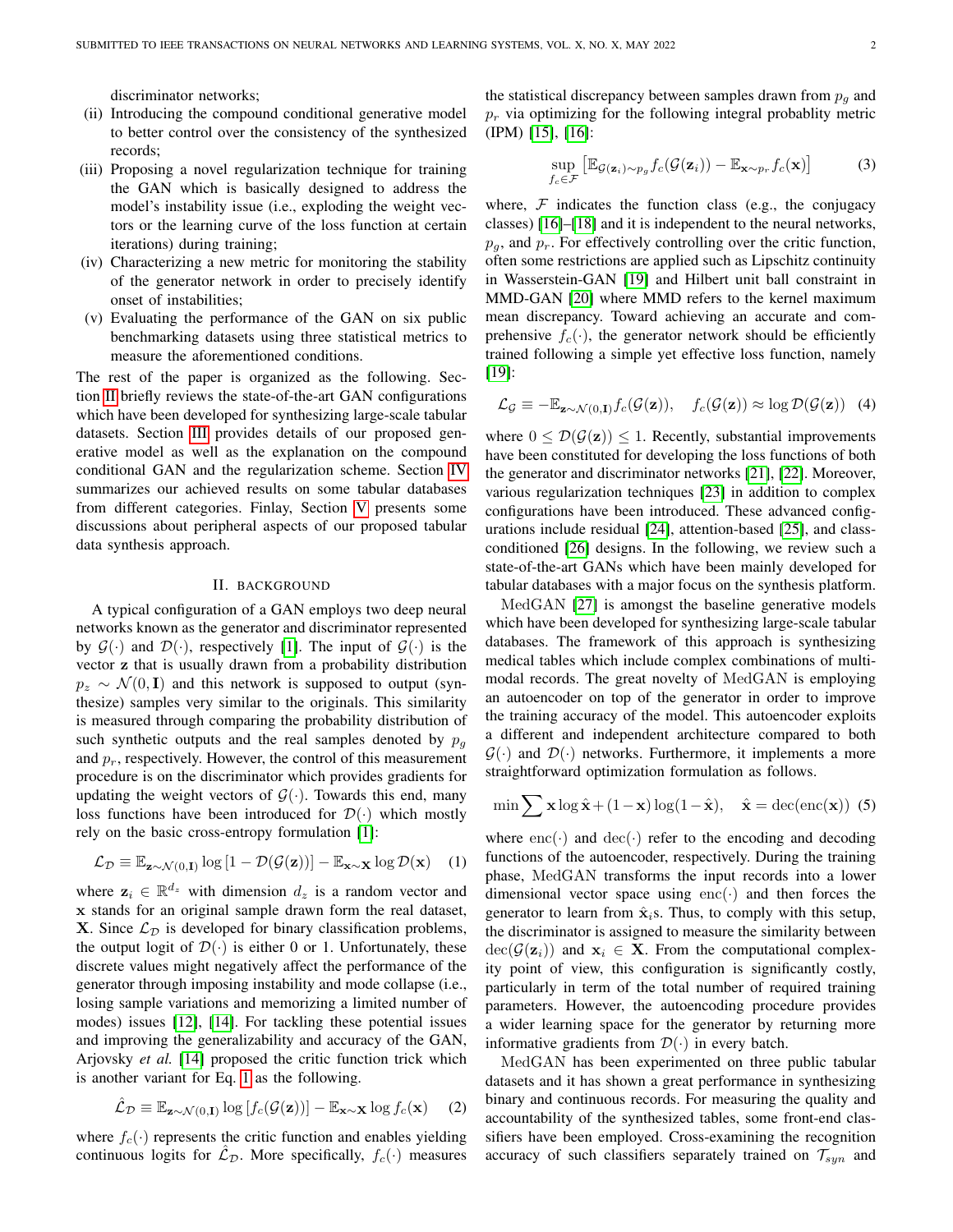$\mathcal{T}_{ora}$  corroborates the remarkable performance of MedGAN for large-scale tabular databases.

The second cutting-edge generative model which we review in this section is called TableGAN [\[28\]](#page-12-16) which is computationally more efficient than the aforementioned MedGAN. Moreover, it has relatively higher performance in runtime and it completely supports discrete records. Technically, TableGAN is an adapted version of the popular deep convolutional GAN (DCGAN) [\[29\]](#page-12-17) which has been extensively used in the multimedia domain, particularly for image synthesis and translation [\[30\]](#page-12-18), [\[31\]](#page-12-19). Since records of the tabular datasets are 1D vectors, they should be accurately reshaped into squared matrices to fit the first layer of  $\mathcal{G}(\cdot)$  according to the DCGAN configuration. This reshaping procedure obliges the generator to incorporate an additional network which is called the classifier  $C(\cdot)$  for more effectively controlling over the outputs of the generator and remove the potential outlier synthetic records. The architecture of such a network is identical to the discriminator with an adjusted loss function as the following.

$$
\min \mathbb{E}\Big[\left|\mathcal{V}\left(\mathbf{x}\right)-\mathcal{C}\left(\mathcal{R}\left(\mathbf{x}\right)\right)\right|\Big]\quad \text{and}\quad \forall \mathbf{x}\in \mathbf{X}\qquad (6)
$$

where  $V(\cdot)$  retrieves and validates the accuracy of the real record in every batch and  $\mathcal{R}(\cdot)$  denotes the removing function from  $\mathcal{T}_{sun}$ . This formulation is designed to detect potential synthetic records which do not match the distribution of the real ground-truth samples.

TableGAN has been benchmarked on four public tabular repositories and the conducted investigations over the marginal distribution of  $p_q$  relative to  $p_r$  demonstrates the power of this generative model for synthesizing challenging databases.

Another generative model which has been extensively experimented for large-scale tabular data synthesis is MotGAN developed by Mottini *et al.* [\[32\]](#page-12-20). The major difference between this generative model and the two aforementioned GANs is two-fold. Firstly, the generator network in MotGAN is based on optimizing for the squared energy distance [\[33\]](#page-12-21) which is also known as the Cramér IPM [\[34\]](#page-12-22). The function class  $(F)$ in this integral probability metric is complex and imposes a strict constraints on the generator as [\[35\]](#page-12-23):

$$
\mathbb{E}_{\mathbf{x} \sim p_r} \left[ \frac{\partial f_c(\cdot)}{\partial \mathbf{x}} \right]^2 \le 1 \tag{7}
$$

where  $f_c$  is smooth with zero boundary condition. This constraint contributes to the stability of the generator and yields a more comprehensive model.

Secondly, the discriminator configuration in MotGAN enquires costly preprocessing operations such as token embedding particularly for discrete records. Moreover, the designed loss function for  $\mathcal{D}(\cdot)$  is regularized using the gradient penalty technique (GP) [\[36\]](#page-12-24) as follows.

$$
\mathcal{L}_{\mathcal{D}} = -\mathcal{L}_{\mathcal{G}} + \lambda \text{GP}(\cdot) \tag{8}
$$

where  $\lambda$  is a static nonzero scalar. For evaluating the performance of such a generative model on the tabular databases, the marginal similarity between  $p_q$  and  $p_r$  has been measured using the conventional Jensen-Shannon divergence (JSD) metric. The reported results demonstrate considerably high similarity between these two probability distributions in runtime. However, there is no reported discussion on the stability and the potential mode collapse issues during training. Addressing these concerns is deeply critical since unstable GANs with underrepresented modes might still result in high similarity between synthetic and real probability distributions [\[37\]](#page-12-25).

VeeGAN which stands for the variational encoder enhancement GAN [\[37\]](#page-12-25) has been primarily developed for tackling instability and mode collapse issues during training. This generative model employs a reconstructor network  $\text{Rec}(\cdot)$  on top of the generator to recover underrepresented modes. On one hand, VeeGAN is similar to MedGAN since they both incorporate an autoencoding policy for reconstructing samples. On the other hand, they are fundamentally different since unlike MedGAN, the cross-entropy loss in VeeGAN involves the distributions of  $z_i$ s as the following:

$$
\min \mathbb{E}\left[\left\|\mathbf{z} - \text{Rec}\left(\mathcal{G}(\mathbf{z})\right)\right\|_2^2\right] + \mathcal{O}\left(\mathbf{z}, \text{Rec}(\mathbf{x})\right) \tag{9}
$$

where  $\mathcal{O}(\cdot)$  is another cross-entropy loss for measuring the relative discrepancy between the real and synthetic records. The architecture of the reconstructor is not necessarily dependent to neither the generator nor the discriminator network. However,  $Rec(\cdot)$  shares a similar configuration and settings with  $\mathcal{D}(\cdot)$ to avoid imposing unnecessary computational overhead to the entire GAN. VeeGAN has been evaluated on a few public databases and it has demonstrated a remarkable performance both in terms of synthesis accuracy and improving model stability during training. Nevertheless, it only works with continuous records and it is not easily generalizable to discrete and binary samples.

One similar approach to VeeGAN in terms of employing the reconstructor network based on the autoencoding policies is called InvGAN which stands for the invertible tabular GAN [\[38\]](#page-12-26). This generative model employs two stacked generator networks bundled inversely in such a way that the first  $G(\cdot)$ receives the latent variables of the autoencoder and reconstructs  $z_i$ . Then, the second generator maps this derived vector into the synthetic record. This procedure filters the strongly correlated latent variables and avoids confusing  $\mathcal{D}(\cdot)$  during training. According to the carried out experiments on several public databases, InvGAN is highly capable to synthesize large-scale tables with various modalities.

The sixth generative adversarial model which explored in this section is the incomplete table synthesis GAN (ItsGAN) [\[39\]](#page-12-27). This advanced model has been primarily developed for data augmentation purposes applicable on massive databases containing sparse tables and records. In order to provide more informative gradients to the generator network during training, ItsGAN employs multiple autoencoding blocks. These blocks are pretrained and they share an identical architecture. In terms of functionality, the autoencoding blocks are significantly different from the autoencoder implemented for VeeGAN. More specifically, the autoencoders in ItsGAN are sequentially organized into the discriminator module without any direct connection to the generator. This stack of autoencoders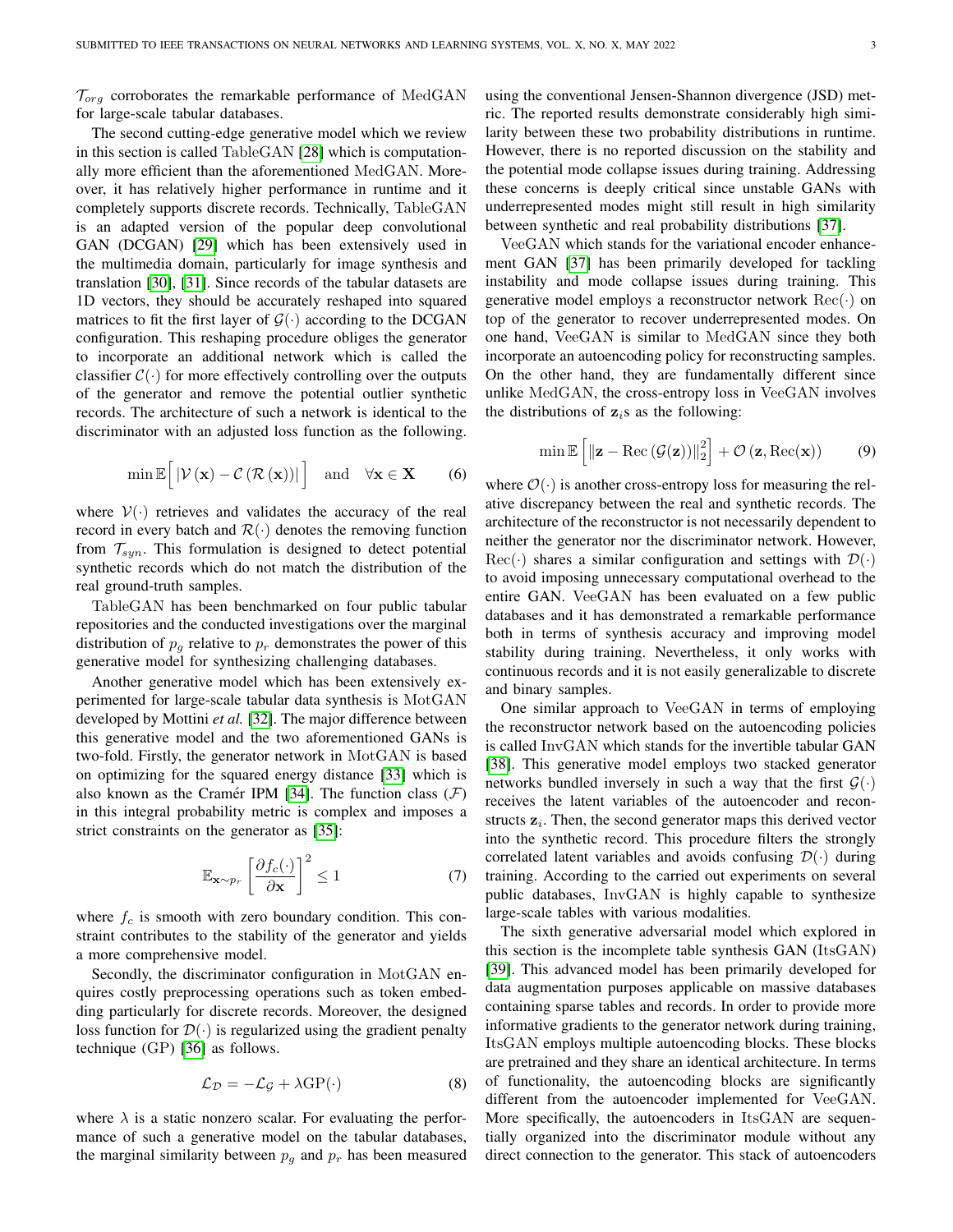considerably improves the accuracy of the entire GAN and contributes to the stability of the model during training. The loss function of such autoencoders is the conventional crossentropy with no regularization scheme.

ItsGAN forces the generator to learn functional dependencies (FD) from  $\mathcal{T}_{org}$ . FDs are analytic functions similar to the critic function in Eq. [3.](#page-1-2) However, they do not belong to any function class F. Toward this end,  $\mathcal{G}(\cdot)$  is assigned to implicitly extract FDs during training. Since similar continuous columns in  $\mathcal{T}_{org}$  most likely constitute indistinguishable FDs, providing accurate gradients to the generator network might be extremely challenging for the discriminator and increases its computational complexity. Regarding this concern, making the generator conditional to single or multiple columns might be considered a conservative approach and it is the basis idea behind introducing the class-conditional tabular GAN (CctGAN) [\[12\]](#page-12-1).

CctGAN is based on the standard conditional GAN which has been developed by Mirza *et al.* [\[26\]](#page-12-14) for image synthesis purposes. This category of GANs encodes labels of the classes into the input vector of the generator network providing additional background information about the training samples. This operation helps to avoid skipping underrepresented modes and improves stability of both the generator and discriminator networks. Since records of the tabular databases do not usually have an accompanying label, designing an accurate conditional vector is extremely critical. The definition of this vector for CctGAN is as the following.

<span id="page-3-2"></span>
$$
\overrightarrow{\text{cnd}}_{\text{CctGAN}} = \mathbf{m}_1 \oplus \mathbf{m}_2 \cdots \oplus \mathbf{m}_{n_d}, \quad \mathbf{m}_i = \left[ \mathbf{m}_i^{(k)} \right]_{k=1}^{n_d} (10)
$$

where  $k$  and  $n_d$  denote the column index and the total number of discrete columns in the training table  $\mathcal{T}_{org}$ , respectively. Additionally,  $m_i s$  are the mask functions containing a sequence of binary values. Every  $\mathbf{m}_i^{(k)}$  holds the value of 1 once the *i*-th column in  $\mathcal{T}_{org}$  is randomly selected to be included in the input vector of  $\mathcal{G}(\cdot)$ , otherwise it holds zero. It has been demonstrated that making the generator conditional  $\frac{1}{\text{cos}\omega}$  to  $\frac{1}{\text{cos}\omega}$  significantly improves the generalizability and stability of the model in runtime.

CctGAN is quite compatible with any single or multimodal combination of continuous, binary, and discrete columns with various lengths. However, the values under every column of  $\mathcal{T}_{\text{org}}$  should be transformed into consistent vector representations before the training. Implementing such a transformation is extremely important since it is designed to improve the performance of the model both in terms of accuracy and stability. For discrete and binary columns, CctGAN exploits the straightforward  $tanh(\cdot)$  transformer function which maps every value into the range  $[-1, 1]$ . However, for continuous columns it employs the variational Gaussian mixture model (VGM) [\[40\]](#page-12-28) approach with different  $m_c$  modes as the following.

<span id="page-3-1"></span>
$$
\sum_{k_c=1}^{m_c} \mu_{k_c} \mathcal{N}(c_{i,j}; \eta_{k_c}, \sigma_{k_c}) \tag{11}
$$

where  $c_{i,j}$  denotes a field under the column  $C_i$ . Every mode in the VGM is represented by a scalar value  $\eta$  and a normal distribution with two parameters  $\mu$  and  $\sigma$  which indicate the mean and standard deviation, respectively. Since samples with short skewness might be discarded in Eq. [11](#page-3-1) [\[41\]](#page-12-29), an improved version of such formulation has been introduced in [\[42\]](#page-12-30):

$$
\sum_{k_c=1}^{m_c} \hat{\mu}_{k_c} \left[ \mathcal{N} \left( c_{i,j} \mid \mu_{k_c}, \sigma_{k_c} \right) \right], \quad \hat{\mu}_{k_c} \sim \mathcal{N}(0, 0.5I) \quad (12)
$$

where  $\hat{\mu}_{k_c}$  redistributes every column  $C_i$  around  $\mathcal{N}(\mu_{k_c}, \sigma_{k_c})$ and enables the VGM to yield a more accurate representation for the continuous values.

The efficiency of such a transformation technique has been fully investigated in a similar conditional generative model platform and it is called the bi-discriminator conditional tabular GAN (BctGAN) [\[42\]](#page-12-30). This synthesis approach exploits two discriminator networks for a single and fully convolutional generator network. Averaged over four public largescale tabular databases and at the cost of tripling the number of training parameters, BctGAN outperforms the aforementioned synthesis approaches. Additionally, it dominantly surpasses the conventional generative models such as the standard classical Bayesian network (CLBN) [\[43\]](#page-12-31) and the well known private Bayesian network (PrivBN) [\[44\]](#page-12-32). However, BctGAN also suffers from instability and mode collapse issues at larger iterations which forces to early stop the training procedure.

In the following section, we explain our proposed approach for tabular data synthesis which addresses all the abovementioned raised concerns about generative models such as accuracy, generalizability, stability, and mode collapse.

## <span id="page-3-0"></span>III. PROPOSED METHOD: REGULARIZED COMPOUND CONDITIONAL GAN (RccGAN)

We develop a conditional GAN for synthesizing largescale tabular databases. Our motivation behind employing the class-conditional platform over the conventional and regular configurations is enhancing the accuracy and improving the stability of the generative model during training. Since learning multimodal values with low correlation is usually challenging for GANs [\[45\]](#page-12-33), conditioning the generator to a single or multiple vectors helps yielding a more robust model [\[42\]](#page-12-30). There are four major concepts relevant to designing our synthesis approach which we will separately discuss them in the following subsections.

## <span id="page-3-3"></span>*A. Tabular Data Preprocessing*

Every record in  $\mathcal{T}_{org}$  accommodates a number of fields in which every field is associated with a column. Not only such columns can be different in terms of modality (i.e., format), but also they might have various length and scales. Therefore, tables might be extremely heterogeneous and this discrepancy negatively affects the performance of the learning algorithms during training. This is fairly intuitive since weakly correlated records limitate the learning space of any data-driven model and consequently result in lower recognition accuracy. Presumably, the straightforward approach to address this issue is transforming either records or columns into more correlated vector spaces and normalize their distributions. On the other hand, such normalization operations can be also challenging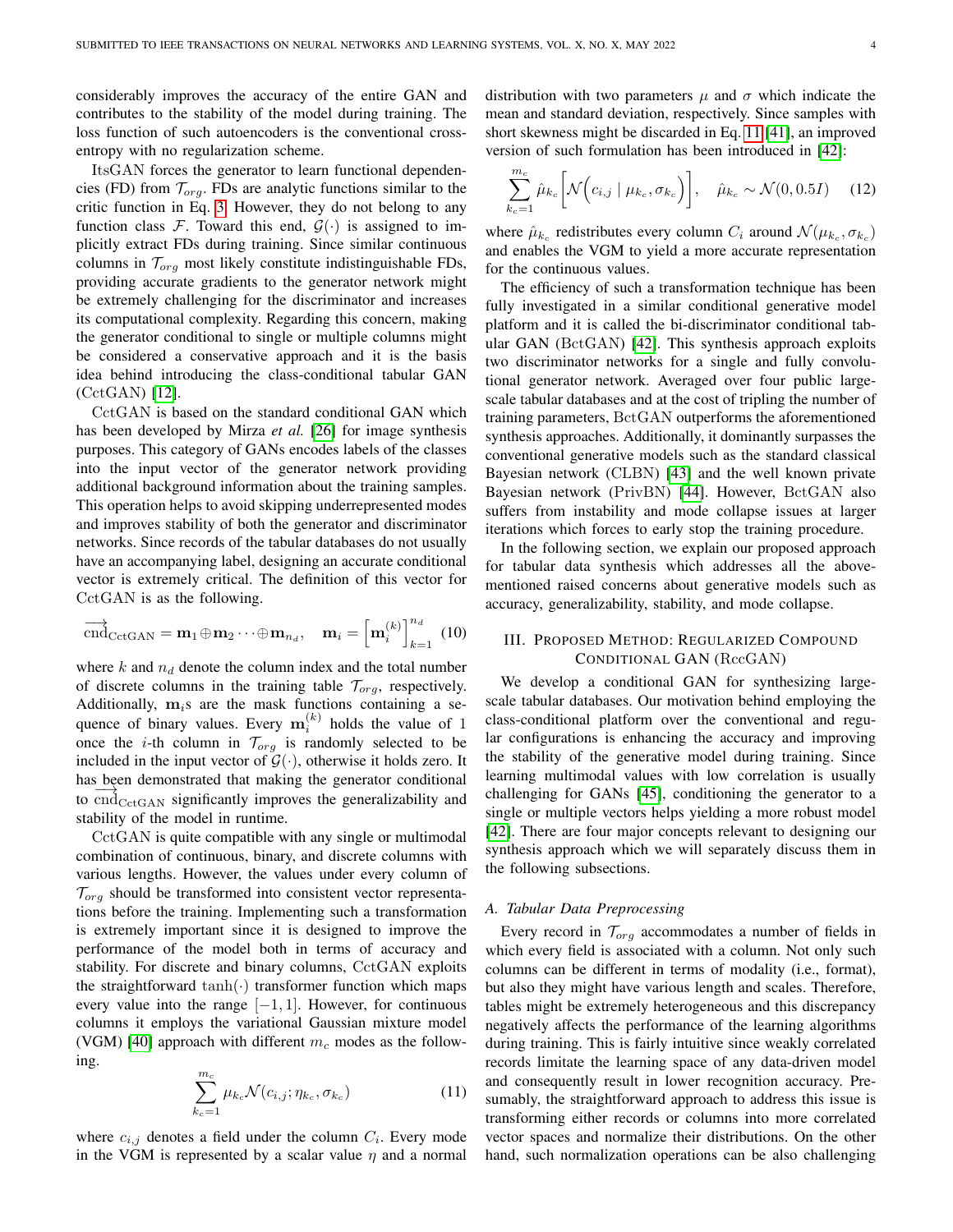since they might increase the chance of memorization for the learning algorithms [\[42\]](#page-12-30).

Following CctGAN, we also use  $tanh(\cdot)$  mapping function for encoding discrete and binary columns into normalized one-hot vectors [\[46\]](#page-12-34). However, we design a novel VGMbased transformer for continuous columns to better represent values with multivariate distributions. Toward this end, we train a VGM on every continuous column and fit  $m_c$  Gaussian models (in a mixture setup [\[47\]](#page-12-35)) with parameters  $\langle \mu_{k_c}, \sigma_{k_c} \rangle$ . Assuming the combination of these models form the mixing probability distribution  $\varphi(\cdot)$ , then using the normal variancemean mixture (NVMM) theorem [\[48\]](#page-12-36) we can redistribute the paired parameters  $\langle \mu_{k_c}, \sigma_{k_c} \rangle$  over the universal distribution  $\varphi(\cdot)$  as follows.

<span id="page-4-0"></span>
$$
\int_0^\infty \frac{1}{\sqrt{2\pi\sigma_{k_c}^2 v}} \exp\left(\frac{-(\mu_{k_c} - \alpha - \beta v)^2}{2\sigma_{k_c}^2 v}\right) \varphi(v) dv \quad (13)
$$

where v is a random variable. Additionally,  $\alpha$  and  $\beta$  denote real values associated with the combination of  $m_c$  Gaussian modes. This redistribution operation translates the paired parameters  $\langle \mu_{k_c}, \sigma_{k_c} \rangle$  into [\[49\]](#page-12-37):

$$
\left\langle \underbrace{\alpha + \beta \omega_{k_c}}_{\tilde{\mu}_{k_c}}, \underbrace{\sigma_{k_c} \omega_{k_c}}_{\tilde{\sigma}_{k_c}} \right\rangle, \quad \omega_{k_c} \sim \varphi \tag{14}
$$

where  $\tilde{\mu}_{k_c}$  and  $\tilde{\sigma}_{k_c}$  stand for the mean and standard deviation parameters of the translated VGM modes, respectively. The intuition behind this reparameterization is two fold. Firstly, suppressing the Gaussian models with high variances which dominate other low-profile modes. Secondly, having a full control over the VGM modes through manipulating  $\alpha$  and  $\beta$ . This contributes to effectively tune the correlation among the  $m_c$  modes. In order to find optimal values for both  $\alpha$ and  $\beta$ , we do not employ any moment generating function to avoid adding unnecessary complications to the preprocessing operation. In fact, we assume these variables are randomly drawn from the uniform distribution  $\mathcal{U}[-1,1]$ . However, we impose a uniformity constraint on Eq. [13](#page-4-0) to avoid memorizing  $\mu_{k_c}$ s derived from the original VGM model as follows.

$$
|\alpha + \beta \omega_{k_c} - \mu_{k_c}|_2 \ge \epsilon \tag{15}
$$

where  $\epsilon$  is a non-zero scalar and it should be defined according to the properties of the achieved VGM modes such as marginal likelihood [\[50\]](#page-12-38). This formulation enables us to represent every field of each column relative to  $\omega_{k_c}$  as:

$$
p_{c_{i,j}} \equiv \omega_{k_c} \mathcal{N}\Big(c_{i,j} \mid \tilde{\mu}_{k_c}, \tilde{\sigma}_{k_c}\Big) \tag{16}
$$

where  $p_{c_{i,j}}$  describes the probability of the field  $c_{i,j}$  coming from the reparameterized modes. If  $\epsilon$  is too large, then  $p_{c_{i,j}}$ tends to zero and result in an ill-conditioned density function [\[51\]](#page-12-39). Therefore, fine-tuning  $\epsilon$  is a critical step toward accurately representing continuous values.

All the above-mentioned data preprocessing operations have been designed to be compatible and useful for implementing any configurations of conditional GANs. More specifically, these operations help to simplify the definition of conditional vectors. Additionally, this simplification contributes to improving the computational complexity and accuracy of the entire generative model compared to the CctGAN and its variants (e.g., BctGAN). We provide a complete discussion about defining such conditional vectors in the following subsection.

## *B. Designing the Compound Conditional Vector*

Accurately defining the conditional vector helps to prepare a comprehensive learning space for the generator network during training [\[52\]](#page-12-40), [\[53\]](#page-12-41). Therefore, such a definition becomes more critical for tabular GANs regarding the heterogeneous nature of  $\mathcal{T}_{ora}$ . One of the common approaches for deriving a valid conditional vector is using the mask functions similar to Eq. [10](#page-3-2) [\[12\]](#page-12-1). There are two major side effects for this type of formulation. Firstly, mask functions only incorporate the index of discrete columns in crafting  $m_i$ s and do not involve binary features mainly for the sake of simple implementation [\[12\]](#page-12-1). Secondly, the dimension of  $m_i$ s progressively increases with the cardinality of discrete columns. In other words, for largescale tables with numerous discrete columns,  $m_i$ s becomes a long-tailed sequence. Thus, training the generator conditioned to such a lengthy vector might be extremely challenging. In address to these two concerns, we introduce a new formulation for the conditional vector without using any mask function.

For involving actual values of discrete and binary columns into the definition of the conditional vectors, we fit a Cantor distribution CD [\[54\]](#page-12-42) separately on their associated one-hot vectors. Our intention for employing  $CD$  originates from the unique statistical characteristics of this distribution which is leveraging between probability density and mass functions [\[55\]](#page-12-43). More specifically,  $CD$  is neither absolutely discrete nor continuous and consequently it complies with the nature of both binary and discrete columns. Moreover, since there is no correlation between  $\varphi$  and  $\mathcal{CD}$  in terms of statistical properties, the generator network can alleviate the chance of memorizing sample distributions. In fact, the discrepancy between these two distributions helps to avoid deriving biased conditional vectors.

<span id="page-4-2"></span>The straightforward approach for obtaining parameters of the Cantor distribution is approximating its moment generating function as:

$$
CD_t \approx e^{t/2} \prod_{k_t=1}^{\infty} \cosh\left(t \cdot 3^{-k_t}\right) \tag{17}
$$

<span id="page-4-3"></span>where  $t$  is a random variable which can be substituted with the variable of either discrete or binary columns represented by d and b, respectively. Hence, after such a substitution,  $k_d$  and  $k_b$  individually denote the dimension of discrete and binary one-hot vectors. Finally, we can define our conditional vector as the following.

<span id="page-4-1"></span>
$$
\overrightarrow{\text{cond}} := [\eta_{k_d,d} \sim \mathcal{CD}_d] \oplus [\eta_{k_b,b} \sim \mathcal{CD}_b]
$$
 (18)

where ⊕ refers to the mathematical concatenation operator. Additionally,  $\eta_d$  and  $\eta_b$  denote the discrete and binary vectors randomly drawn from  $CD_d$  and  $CD_b$ , respectively. In the following subsection, we explain how to make the generator network conditional to Eq. [18](#page-4-1) and we provide an extensive discussion about the configuration of both  $G(\cdot)$  and  $\mathcal{D}(\cdot)$ .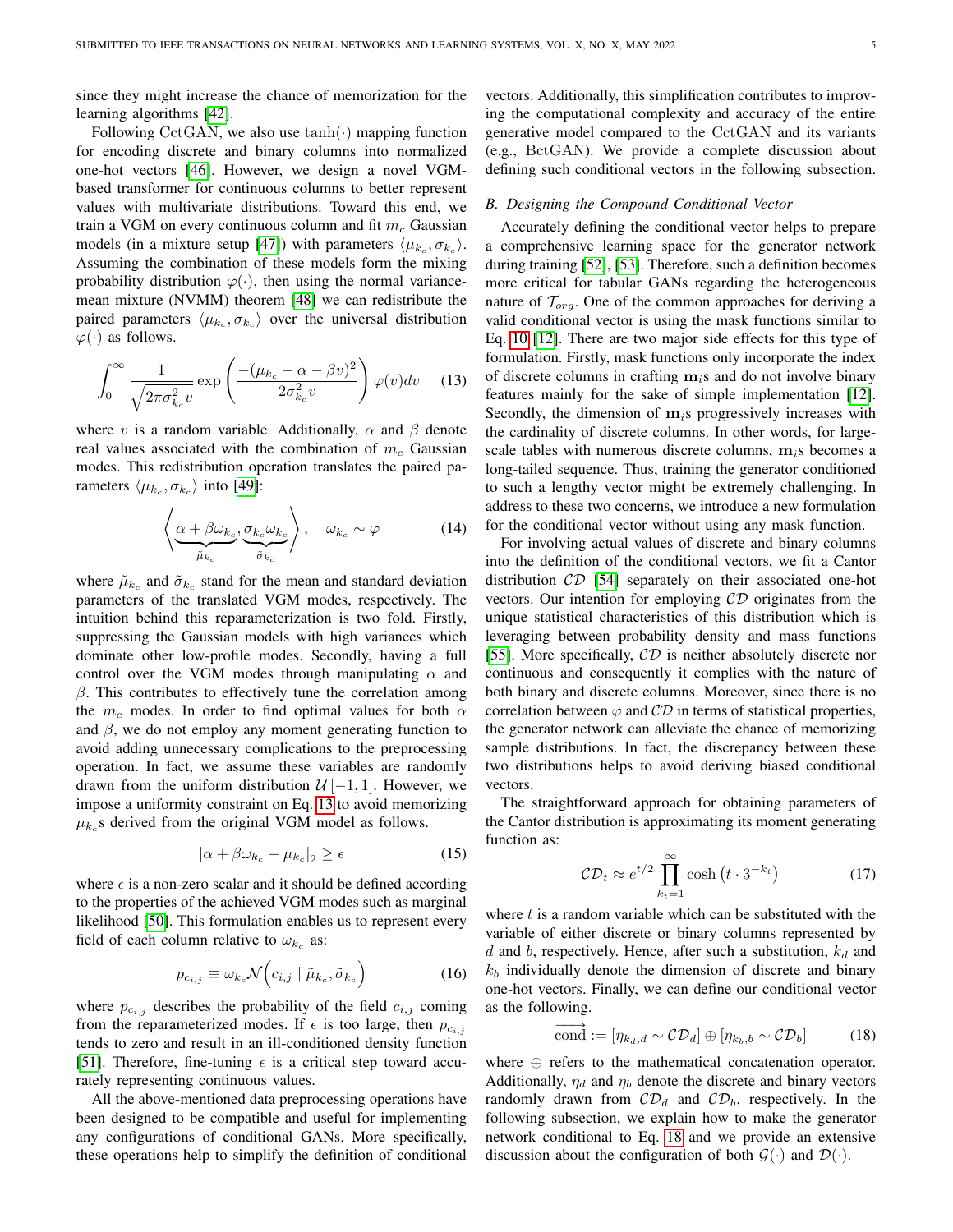<span id="page-5-0"></span>

Fig. 1: Overview of the proposed configuration for RccGAN. The split and concatenation operations have been represented by SC. Additionally, the linear, residual, and non-local blocks are indicated by Lin., Res., and NL, respectively. Moreover,  $\text{Skip}_{\text{in}}$  refers to the skip connection from a source to another target block. The gray box highlights insides of the generator configuration.

## *C. Configuration of the Proposed GAN*

The overview of our proposed configuration for RccGAN is depicted in Fig. [1.](#page-5-0) As shown, the first processing module of the generator is split and concatenation (SC) which is inspired from [\[52\]](#page-12-40). Since there is no restriction on the dimensionality of  $z_i$ s, SC divides every input vector into smaller fixed-length bins and concatenates them with the conditional vector. On one hand, this procedure contributes to avoid providing lengthy input vectors to the generator which might negatively affect the training performance of the entire GAN. On the other hand, there is always the risk of underrepresenting  $z_i$ s by dividing them into smaller chunks. More specifically, this division operation usually enquires padding the achieved subvectors (bins of  $z_i$ ) with a bunch of zeros to fit the dimension of fixed-length bins. One potential approach to address this issue is empirically tuning SC through conducting exploratory experiments to achieve appropriate bins.

The second processing module of the designed generator in Fig. [1](#page-5-0) is the linear block [\[52\]](#page-12-40). Technically, this block is a fully connected neural network with multiple hidden layers which projects the conditional and input vectors onto a sequence of parallel channels  $\mathcal{CH}_j$  as:

$$
\mathrm{SC}\left(\overrightarrow{\mathrm{cond}}_i, \mathbf{z}_i\right) \mapsto \mathcal{CH}_j \quad j \in \{1, 2, \cdots, \varpi\} \qquad (19)
$$

where  $\varpi$  is a hyperparameter and it should be empirically set during training. These channels uniformly share the learned parameters derived from the linear block without employing dropout policy. Half of such channels pass through the subsequent module which is the first residual block (Res.) and the remaining  $\mathcal{CH}_i$  s form a skip connection to the second Res. represented by  $\text{Skip}_{L\to R}$  in Fig. [1.](#page-5-0) There is a similar skip connection between the first and third residual block which is denoted by  $\text{Skip}_{R\to R}$ . The motivation behind embedding  $\text{Skip}_{L\to R}$  into the generator configuration is restoring the distribution of the learned parameters from the linear module to the second residual block. This restoration policy is designed to counteract with the potential explosion of weight vectors mainly through the backpropagation phase from Res. to Lin. during training. Preventing such an explosion is crucial since it is closely related with the mode collapse and instability issues in GAN setups [\[56\]](#page-12-44).

Our intention for incorporating  $\text{Skip}_{R\to R}$  into the configuration of the generator is two fold. Firstly, avoiding the potential domination of  $\mathrm{Skip}_{L\to R}$  on the performance of the residual blocks. Secondly, reinforcing the final residual block (the third Res.) to resist against memorizing input vectors. Finally, we pass the achieved embeddings into the non-local block [\[52\]](#page-12-40), [\[57\]](#page-12-45) represented by NL in Fig. [1.](#page-5-0) The output of this block is a Gaussian model with parameters  $\bar{\mu}_i$  and  $\bar{\sigma}_i$ . In summary, we can formulate the functionality of the generator network as the following.

$$
\mathcal{G}\Big(\mathbf{z}_i \mid \overrightarrow{\text{cond}}_i\Big) = \langle \bar{\mu}_i, \bar{\sigma}_i \rangle \tag{20}
$$

where the precision of such model should be measured via the discriminator network. Although  $\mathcal{D}(\cdot)$  in Fig. [1](#page-5-0) is depicted as a singular network, it can be definitely generalized to multiple discriminators for returning more informative gradients to the generator.

Our proposed configuration for RccGAN is not dependent neither to the architecture of the generator nor the discriminator. In other words, each block in Fig. [1](#page-5-0) can employ any number of hidden layers, various types of activation functions, different schemes for initialization, etc. Unfortunately, there is no analytical approach for finding an optimal architecture for both  $G(\cdot)$  and  $\mathcal{D}(\cdot)$ . In fact, designing such architectures are subjective and they may vary according to the properties of the benchmarking databases. Therefore, we introduce our preferred architectures in Section [IV.](#page-6-0)

#### <span id="page-5-1"></span>*D. Regularization Protocol for the Generator*

This subsection explains details of a novel regularization scheme which we developed it for smoothly training the generator. Basically, this technique is inspired from the orthogonal regularization (OR) approach [\[56\]](#page-12-44) which uniformly normalizes the weight vectors of the generator network. This helps to partially bypass the sudden explosion of weight vectors during training. Since it has been proven that OR can be prohibitive in runtime [\[58\]](#page-12-46), we introduce a more straightforward technique using the Gershgorin Theorem [\[59\]](#page-12-47).

<span id="page-5-2"></span>**Proposition:** Assuming  $\theta_q$  represents the weight vector of the generator network. Then, it is possible to bound the variation of  $\theta_a$  through its eigenvector within a nondeterministic interval as:

$$
\left[\text{trace}(\theta_g) - \vartheta, \text{trace}(\theta_g) + \vartheta\right]
$$
 (21)

where  $trace(\cdot)$  is a basic algebraic function for computing sum of eigenvalues for the given vector [\[59\]](#page-12-47) and  $\vartheta$  is an error term. We prove the existence of such an interval as the following.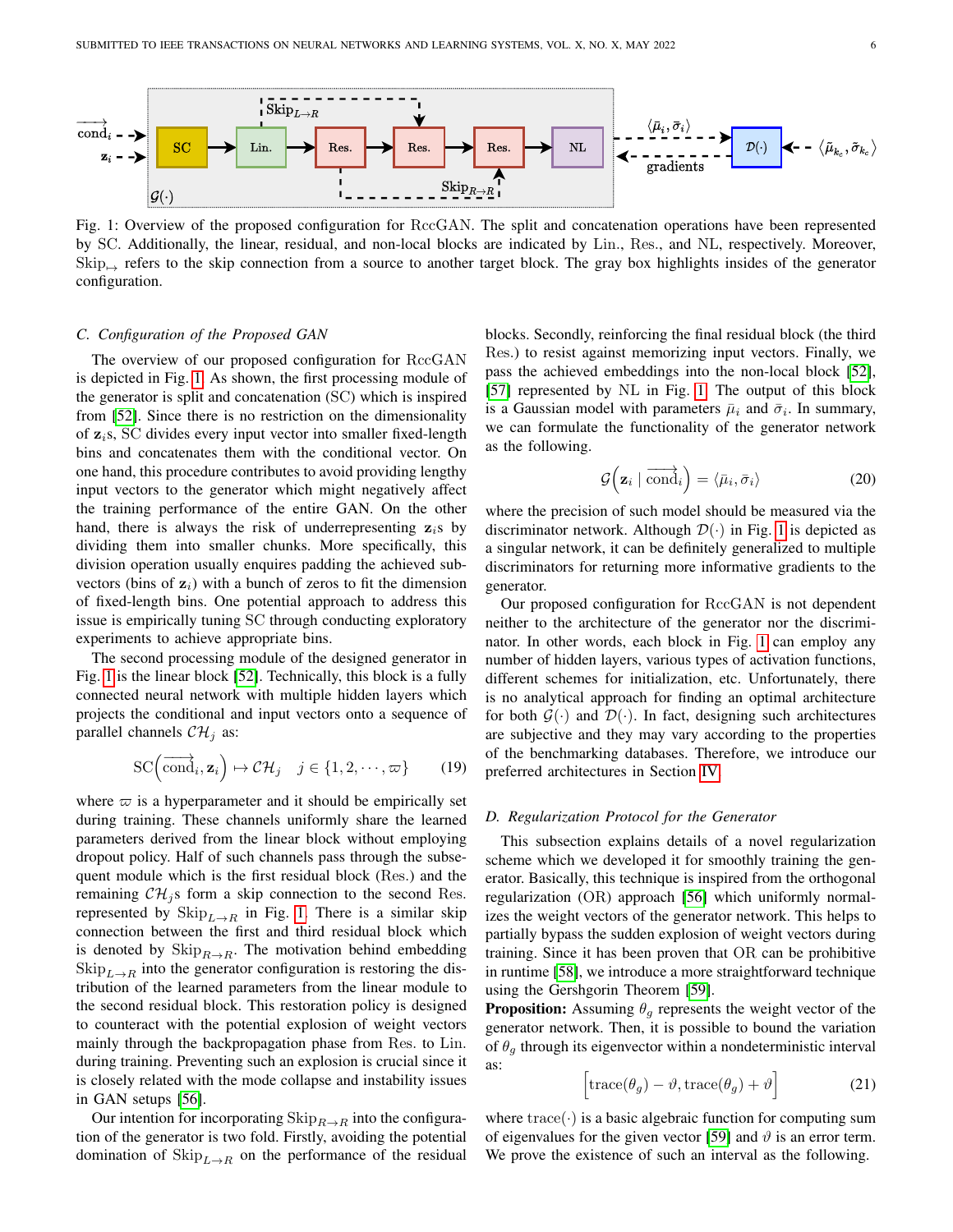<span id="page-6-3"></span>

Fig. 2: Overview of the designed network for the residual block in Fig. [1.](#page-5-0) The convolution and batch normalization layers are shown by Conv. and BN, respectively. Additionally, upsampling and downsampling operations with ratio of 0.5 are indicated by ↑ SM and ↓ SM. Furthermore, the Gumbel softmax and the concatenation layers are denoted by Gum. and Cat., sequentially. Herein, the iterative transitions from a block to another are depicted by red dotted arrows.

**Proof:** Supposing  $Y$  and  $Q$  are random singular vectors defined in the Lebesgue vector space and  $\lambda$  is the eigenvector associated with  $\theta_g$ . Thus, we can write [\[59\]](#page-12-47):

$$
1 \leq \underbrace{\left\| \left( \underbrace{Q^{\top} \theta_g Q - \mathcal{Y}}_{\mathcal{H}} - \lambda I \right)^{-1} \mathcal{Y} \right\|}_{\sum_{j_0=1}^{n_0} |y_{k,j_0}| |\mathcal{H}_k - \lambda_k|^{-1}} \text{and} \quad 1 \leq k \leq n_0 \quad (22)
$$

where  $n_0$  refers to the maximum length of the eigenvector and  $H$  is a nonzero vector. Since  $Q$  is orthogonal (based on the Gershgorin theorem [\[60\]](#page-12-48)), thus significant variation in  $\theta_a$ causes:

$$
|\mathcal{H}_k - \lambda_k| \to 0 \tag{23}
$$

and consequently results in an ill-conditioned case for Eq. [22.](#page-6-1) Hence,  $\lambda$  becomes analytical only within the following confidence interval [\[59\]](#page-12-47):

$$
\lambda_k \in [\mathcal{H}_k - \lambda_k, \mathcal{H}_k + \lambda_k], \quad \forall k \le n_0 \tag{24}
$$

For large values of k,  $\lambda_k \to 0$  and  $\mathcal{H}_k \to \text{trace}(\theta_g)$  [\[59\]](#page-12-47). Statistically, there are some integrated analytical approaches for closely approximating  $\vartheta$  such as implementing the least square error functions based on Wielandt-Hoffman theorem [\[61\]](#page-12-49). However, such implementations add unnecessary computational overhead to the training procedure of the generator network. For tackling this issue, we empirically initialize  $\vartheta$  and tune it according to the distribution of  $\lambda_k$  as the following.

$$
|\vartheta| \le 1 + \text{median}(\lambda) \tag{25}
$$

where  $median(\cdot)$  indicates the conventional statistical function for computing the median of a given vector. We believe that such an upperbound is large enough to avoid dramatic changes on  $\theta_g$ .

From yet another perspective, imposing Eq. [25](#page-6-2) on the generator network might result in late convergence for the entire GAN setup. We investigate this potential side effect in Section [IV.](#page-6-0)

## IV. EXPERIMENTS

<span id="page-6-0"></span>This section explains precise details of our conducted experiments and analyzes the achieved results on six public benchmarking databases. Additionally, it investigates the stability of RccGAN at large iterations during training and measures the <span id="page-6-1"></span>compliance of the proposed model with the three conditions mentioned in Section [I.](#page-0-1)

### <span id="page-6-4"></span>*A. Databases*

We carry out our experiments on six tabular databases which have been previously benchmarked for synthesis purposes [\[12\]](#page-12-1). More specifically, we selected three databases from the public UCI repository [\[62\]](#page-12-50), namely Adult, Census, and News which contain thousands of continuous, discrete, and binary records with various length and scales. Additionally, we selected [Home Credit Default Risk \(HCDR\),](https://www.kaggle.com/mlg-ulb/creditcardfraud) [Cabs,](https://www.kaggle.com/arashnic/taxi-pricing-with-mobility-analytics) and [King](https://www.kaggle.com/harlfoxem/housesalesprediction) databases from the Kaggle machine learning archive. The importance of employing these databases for evaluating the performance of the synthesis approaches has been characterized in [\[38\]](#page-12-26). For instance, such databases include multivariate records associated with multimodal columns. Therefore, they can effectively challenge different tabular data synthesis algorithms and identify their potential pitfalls. Furthermore, Adult, Census, HCDR, and Cabs are essentially collected for classification and the rest for regression problems. Hence, we can compare the performance of the tabular GANs for two major machine learning tasks.

<span id="page-6-2"></span>Since the aforementioned databases are not normalized, we firstly transform them into a more correlated vector space as explained in Section [III-A.](#page-3-3) For every continuous column, we train a separate VGM model with  $m_c = 10$  and empirically set  $\epsilon$  to 0.005 for Eq. [15.](#page-4-2) On one hand, assigning constant values to these hyperparameters for six different databases might not be absolutely optimal. On the other hand, it is to the benefit of the computational complexity since we no longer need to heuristically search for both  $m_c$  and  $\epsilon$ . Finally, if the overall performance of the mixture models in the VGMs is not satisfactorily high, we can fine-tune the associated parameters using the grid-search policy [\[63\]](#page-12-51).

In the following subsection, we design the architectures of both the generator and discriminator networks for training them on the normalized tables.

## *B. Architectures for the Generator and Discriminator*

Unfortunately, there is no analytical approach for designing optimal architectures neither for the generator nor the discriminator in a GAN setup. Therefore, we empirically design such networks to accurately fit in the GAN configuration as depicted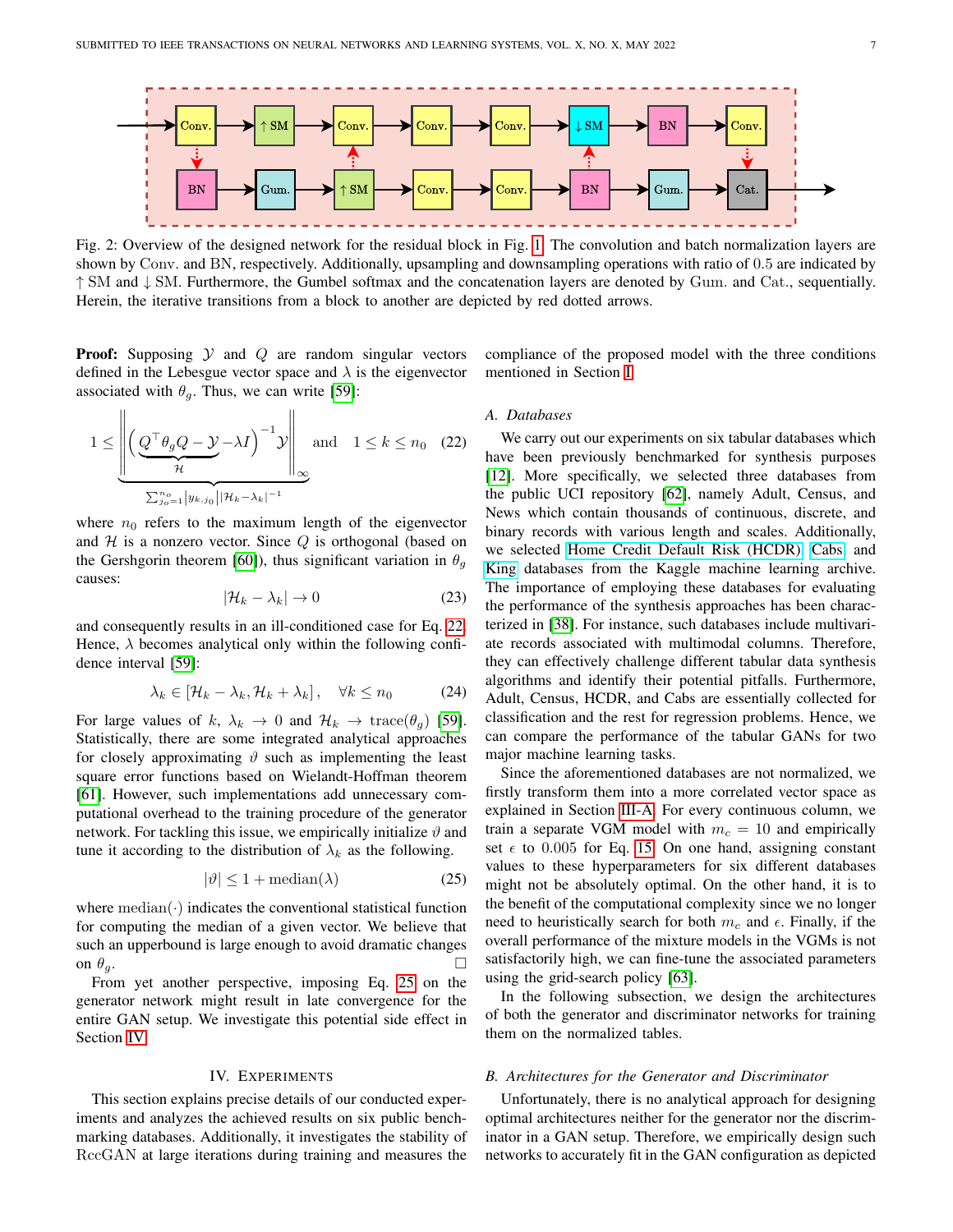<span id="page-7-0"></span>TABLE I: Comparison of averaged  $F_1$  scores for the front-end classifiers trained on the synthesized tables using different generative models relative to the ground-truth (original database). We run 5-fold cross validation for all the tables and unanimously configure the ratio of the validation and test subsets to 0.7 and 0.3, respectively. Outperforming results are shown in bold-face.

|                  | Tabular Database for the classification tasks |                  |                  |                  |                  |                  |                  |                  |  |  |
|------------------|-----------------------------------------------|------------------|------------------|------------------|------------------|------------------|------------------|------------------|--|--|
| Generative Model | Adult                                         |                  | <b>Census</b>    |                  | <b>HCDR</b>      |                  | Cabs             |                  |  |  |
|                  | Validation                                    | Test             | Validation       | Test             | Validation       | Test             | Validation       | Test             |  |  |
| Ground-Truth     | $0.652 \pm 0.01$                              | $0.623 \pm 0.02$ | $0.501 \pm 0.21$ | $0.489 \pm 0.16$ | $0.758 \pm 0.04$ | $0.701 \pm 0.09$ | $0.689 \pm 0.09$ | $0.663 \pm 0.05$ |  |  |
| <b>CLBN</b> [43] | $0.359 \pm 0.12$                              | $0.317 \pm 0.09$ | $0.356 \pm 0.01$ | $0.318 \pm 0.02$ | $0.426 \pm 0.03$ | $0.411 \pm 0.05$ | $0.516 \pm 0.17$ | $0.510 \pm 0.22$ |  |  |
| PrivBN [44]      | $0.499 \pm 0.05$                              | $0.436 \pm 0.14$ | $0.219 \pm 0.07$ | $0.202 \pm 0.01$ | $0.267 \pm 0.11$ | $0.267 \pm 0.07$ | $0.508 \pm 0.12$ | $0.479 \pm 0.08$ |  |  |
| MedGAN [27]      | $0.367 \pm 0.08$                              | $0.326 \pm 0.01$ | $0.183 \pm 0.10$ | $0.167 \pm 0.04$ | $0.314 \pm 0.06$ | $0.302 \pm 0.15$ | $0.534 \pm 0.01$ | $0.511 \pm 0.07$ |  |  |
| TableGAN [28]    | $0.578 \pm 0.03$                              | $0.509 \pm 0.06$ | $0.397 \pm 0.08$ | $0.382 \pm 0.17$ | $0.451 \pm 0.02$ | $0.427 \pm 0.09$ | $0.569 \pm 0.03$ | $0.557 \pm 0.06$ |  |  |
| $MotGAN$ [32]    | $0.501 \pm 0.11$                              | $0.487 \pm 0.07$ | $0.343 \pm 0.03$ | $0.316 \pm 0.02$ | $0.436 \pm 0.14$ | $0.405 \pm 0.19$ | $0.561 \pm 0.11$ | $0.523 \pm 0.14$ |  |  |
| $VeeGAN$ [37]    | $0.588 \pm 0.14$                              | $0.571 \pm 0.03$ | $0.410 \pm 0.05$ | $0.386 \pm 0.09$ | $0.459 \pm 0.07$ | $0.414 \pm 0.01$ | $0.564 \pm 0.06$ | $0.509 \pm 0.03$ |  |  |
| Its GAN [39]     | $0.497 \pm 0.04$                              | $0.448 \pm 0.01$ | $0.422 \pm 0.01$ | $0.392 \pm 0.02$ | $0.402 \pm 0.09$ | $0.384 \pm 0.10$ | $0.533 \pm 0.11$ | $0.501 \pm 0.12$ |  |  |
| $CctGAN$ [12]    | $0.599 \pm 0.02$                              | $0.581 \pm 0.08$ | $0.431 \pm 0.07$ | $0.403 \pm 0.01$ | $0.475 \pm 0.03$ | $0.471 \pm 0.02$ | $0.588 \pm 0.04$ | $0.572 \pm 0.01$ |  |  |
| $InvGAN$ [38]    | $0.615 \pm 0.09$                              | $0.601 \pm 0.05$ | $0.449 \pm 0.11$ | $0.432 \pm 0.06$ | $0.516 \pm 0.08$ | $0.494 \pm 0.05$ | $0.634 \pm 0.04$ | $0.628 \pm 0.06$ |  |  |
| BctGAN [42]      | $0.629 \pm 0.05$                              | $0.611 \pm 0.01$ | $0.456 \pm 0.13$ | $0.424 \pm 0.10$ | $0.512 \pm 0.11$ | $0.508 \pm 0.09$ | $0.632 \pm 0.01$ | $0.626 \pm 0.03$ |  |  |
| $RccGAN$ (ours)  | $0.641 \pm 0.02$                              | $0.629\pm0.05$   | $0.478 \pm 0.01$ | $0.475 \pm 0.03$ | $0.602 \pm 0.04$ | $0.598 \pm 0.01$ | $0.617 \pm 0.07$ | $0.602 \pm 0.01$ |  |  |

in Fig. [1.](#page-5-0) The total number of hidden layers in both  $G$  and  $D$  should be manually tuned to make a balance between the number of required training parameters and the accuracy of the entire generative model.

Fig. [2](#page-6-3) illustrates the proposed architecture for the residual block of the RccGAN. As shown, there are seven convolution layers with static receptive fields of  $3 \times 3$  and the stride of one. For simplicity purposes, we constantly set the number of filters to 128 for all these layers. Additionally, there are three batch normalization blocks (BN) [\[64\]](#page-13-0) either before or after a convolution layer. Technically, BN has two significant hyperparameters which effectively interferes with the system performance in runtime, namely the momentum and  $\epsilon_s$  arguments where the latters denotes the stability term. For the majority of python frameworks (e.g., Pytorch), the momentum is initialized to 0.1 and  $\epsilon_s = 1e - 5$ . However, we slightly change these hyperparameters to enhance the performance of our RccGAN. More specifically, we set the momentum argument to 0.22 and  $\epsilon_s = 1e - 2$ , upon conducting various exploratory experiments.

For adjusting the dimension of the output vectors for every block in the residual network configuration and counteracting with the potential noises on the candidate  $\langle \bar{\mu}_i, \bar{\sigma}_i \rangle$ , two upsampling and one downsampling blocks with ratio 0.5 are embedded into Fig. [2.](#page-6-3) It is worth mentioning that we had an additional ↓ SM block in our initial design but we eventually removed it since we noticed that it downshifts the skewness of  $p_{c_{i,j}}$  (see Eq. [16\)](#page-4-3) during training.

Inspired from Xu *et al.* [\[12\]](#page-12-1), we also employ the Gumbel Softmax [\[65\]](#page-13-1) for the architecture of the residual network. In fact, we set the ratio of such an activation function to 0.16 for both blocks. According to our conducted experiments on the benchmarking databases, the confidence interval for the aforementioned ratio is [0.09, 0.25]. Ratios beyond this interval negatively affect the precision of the final output vector.

The last block in Fig. [2](#page-6-3) is the concatenation operator which appends the output of the last convolution layer with the Gumbel softmax vector. Technically, this operation forces the entire residual block to avoid memorizing  $\langle \bar{\mu}_i, \bar{\sigma}_i \rangle$  derived from the convolution layer and consequently simplifies the task of the discriminator network. In other words, the output vector of Gum. resembles a label for the Conv. layer and it helps to discriminate synthetic records with close mean and variance parameters. Therefore, no complex architecture is required for the discriminator and this considerably improves the computational complexity of the generative model.

Our proposed architecture for  $\mathcal{D}(\cdot)$  is a three-layered convolutional neural network which receives the synthetic records from the generator and validates their similarity with  $p_r$  in each batch with size of 512. The number of filters in the first two layers is constantly 64 but the last layer incorporates 128 filters followed by a BN and ReLU activation function. For training, we use Adam optimizer  $[66]$  with  $[0, 0.85]$  parameters and 1.2·10<sup>−</sup><sup>4</sup> learning rate on ten NVIDIA GTX-1080-Ti GPU with  $12 \times 11$  memory. In the following subsection, we provide the results achieved from training this generative model on the experimental databases mentioned in Section [IV-A.](#page-6-4)

## *C. Achieved Results*

We train RccGAN and the baseline generative models as explained in Section [II](#page-1-0) on the six benchmarking tabular databases (main tables). Therefore, for every GAN associated with an original database, a single table will be synthesized. Then, we randomly select 70% of the entire records in both  $\mathcal{T}_{org}$  and  $\mathcal{T}_{syn}$  for separately training some front-end classification and regression algorithms. Toward this end, we mostly follow the experimental protocol suggested in [\[12\]](#page-12-1), [\[42\]](#page-12-30). More specifically, for Adult, Census, HCDR, and Cabs databases, we implement decision tree (with depth of 20 to 30), convolutional neural network (with 10 to 15 hidden layers), Adaboost (with 10 to 50 estimators), and ResNet (with 18 and 34 hidden layers). Additionally, we fit the nonlinear regression algorithm with polynomial kernels (with degree two to five) and deep neural network (with 20 to 40 hidden layers). For fairness in evaluation, we run the five-fold cross validation for every algorithm and select the most comprehensive model for testing on the remaining 30% portion of the original and synthesized tables. Finally, we compute either the averaged  $F_1$  (in-place-of classification) or  $R^2$  (in-place-of regression) for the achieved models and compare the scores with their associated ground-truth tables.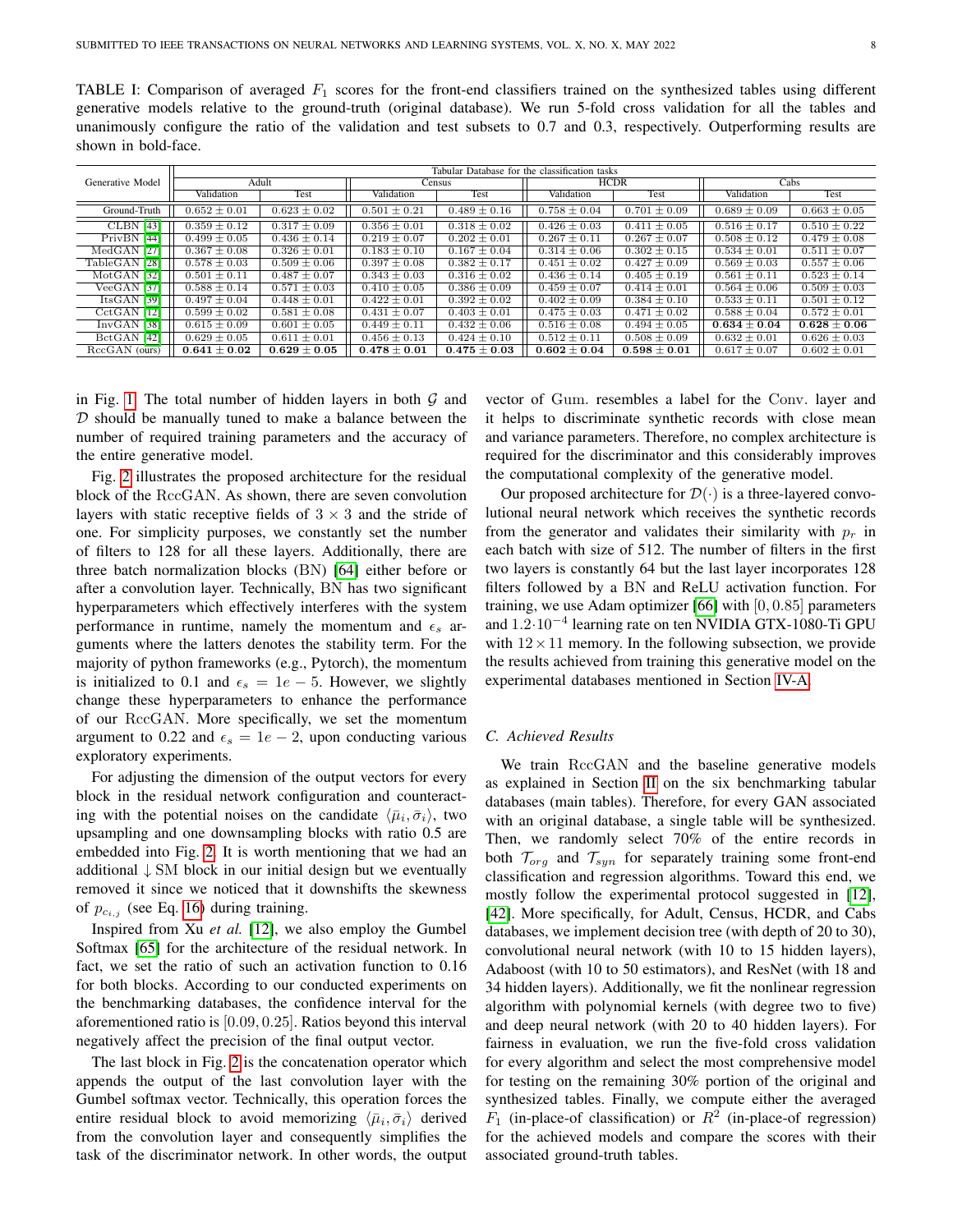| Generative Model | Tabular Database for the regression tasks |                   |                             |                  |                    |                  |                  |                  |  |  |
|------------------|-------------------------------------------|-------------------|-----------------------------|------------------|--------------------|------------------|------------------|------------------|--|--|
|                  |                                           | <b>News</b>       |                             |                  | King               |                  |                  |                  |  |  |
|                  |                                           | $R^2$             |                             | Error            |                    | $R^2$            | Error            |                  |  |  |
|                  | Validation                                | Test              | MSE                         | MAE              | Validation<br>Test |                  | <b>MSE</b>       | MAE              |  |  |
| Ground-Truth     | $0.161 \pm 0.01$                          | $0.158 \pm 0.02$  | $0.632 \pm 0.05$            | $0.587 \pm 0.09$ | $0.583 \pm 0.02$   | $0.544 \pm 0.10$ | $0.127 \pm 0.01$ | $0.331 \pm 0.02$ |  |  |
| <b>CLBN</b> [43] | $-4.124 \pm 0.12$                         | $-4.560 \pm 0.04$ | $\overline{4.512} \pm 0.11$ | $6.027 \pm 0.02$ | $0.124 \pm 0.10$   | $0.119 \pm 0.13$ | $5.016 \pm 0.01$ | $7.446 \pm 0.19$ |  |  |
| PrivBN [44]      | $-3.045 \pm 0.23$                         | $-3.193 \pm 0.07$ | $4.402 \pm 0.02$            | $5.805 \pm 0.09$ | $0.139 \pm 0.04$   | $0.131 \pm 0.07$ | $4.870 \pm 0.05$ | $7.005 \pm 0.09$ |  |  |
| MedGAN [27]      | $-4.267 \pm 0.09$                         | $-4.992 \pm 0.15$ | $5.639 \pm 0.04$            | $7.193 \pm 0.13$ | $0.223 \pm 0.05$   | $0.201 \pm 0.11$ | $4.725 \pm 0.09$ | $6.806 \pm 0.03$ |  |  |
| TableGAN [28]    | $-2.134 \pm 0.08$                         | $-2.886 \pm 0.09$ | $3.546 \pm 0.16$            | $4.255 \pm 0.01$ | $0.279 \pm 0.08$   | $0.234 \pm 0.02$ | $4.509 \pm 0.14$ | $6.566 \pm 0.08$ |  |  |
| $MotGAN$ [32]    | $-5.671 \pm 0.15$                         | $-6.044 \pm 0.01$ | $8.639 \pm 0.10$            | $8.776 \pm 0.06$ | $0.262 \pm 0.03$   | $0.210 \pm 0.04$ | $4.563 \pm 0.03$ | $6.592 \pm 0.02$ |  |  |
| VeeGAN [37]      | $-3.021 \pm 0.32$                         | $-3.076 \pm 0.05$ | $4.119 \pm 0.02$            | $5.319 \pm 0.12$ | $0.280 \pm 0.06$   | $0.254 \pm 0.09$ | $4.301 \pm 0.01$ | $6.012 \pm 0.05$ |  |  |
| ItsGAN $[39]$    | $-2.414 \pm 0.07$                         | $-3.128 \pm 0.17$ | $4.358 \pm 0.15$            | $5.771 \pm 0.03$ | $0.303 \pm 0.16$   | $0.292 \pm 0.08$ | $3.881 \pm 0.11$ | $5.310 \pm 0.02$ |  |  |
| $CctGAN$ [12]    | $0.046 \pm 0.01$                          | $0.039 \pm 0.02$  | $1.016 \pm 0.11$            | $2.129 \pm 0.14$ | $0.335 \pm 0.07$   | $0.299 \pm 0.02$ | $3.866 \pm 0.06$ | $5.323 \pm 0.12$ |  |  |
| $InvGAN$ [38]    | $0.087 \pm 0.04$                          | $0.071 \pm 0.07$  | $1.098 \pm 0.08$            | $2.518 \pm 0.05$ | $0.489 \pm 0.01$   | $0.403 \pm 0.17$ | $3.207 \pm 0.01$ | $4.117 \pm 0.01$ |  |  |
| BctGAN [42]      | $0.084 \pm 0.02$                          | $0.069 \pm 0.02$  | $1.235 \pm 0.14$            | $2.781 \pm 0.09$ | $0.476 \pm 0.03$   | $0.396 \pm 0.06$ | $3.622 \pm 0.12$ | $4.458 \pm 0.08$ |  |  |
| RccGAN (ours)    | $0.124 \pm 0.03$                          | $0.115 \pm 0.01$  | $0.976 \pm 0.05$            | $1.393 \pm 0.03$ | $0.485 \pm 0.04$   | $0.422 \pm 0.01$ | $2.001 \pm 0.07$ | $2.065 \pm 0.03$ |  |  |

<span id="page-8-0"></span>TABLE II: Comparison of averaged  $R^2$ , MSE, and MAE scores for the front-end regression algorithms trained on the synthesized tables using different generative models relative to the ground-truth (original database). We set the ratio of the validation and test subsets to 0.7 and 0.3, respectively. Outperforming results are shown in bold-face.

Table [I](#page-7-0) presents our achieved results associated with the tabular databases which have been collected for the classification tasks, namely Adult, Census, HCDR, and Cabs. As shown, for the majority of the cases, the ensemble of the aforementioned classifiers with identical settings and configurations achieve higher  $F_1$  scores on the datasets synthesized by RccGAN. In other words, our proposed generative model outperforms others in synthesizing tables with higher similarity relative to the ground-truth. However, it competitively fails against both InvGAN and BctGAN for the Cabs database. Our conjecture is that multiple residual layers embedded in the RccGAN unnecessarily increases the number of parameters to train on this small database and this negatively affects the generalizability of our entire model. We investigated this issue through removing the middle residual block and  $\text{Skip}_{L\rightarrow R}$ in Fig. [1.](#page-5-0) Such a modification increased the  $F_1$  score to  $0.657 \pm 0.02$  and  $0.643 \pm 0.06$  for validation and test subsets, respectively.

Table [II](#page-8-0) summarizes our achieved results on the tabular databases assembled for the regression tasks, namely News and King. We compute  $R^2$  scores for the front-end regression algorithms which have been trained on the tabular databases synthesized by various generative models. Inspired by [\[38\]](#page-12-26), we also measure the regression error using mean squared error (MSE) and mean absolute error (MAE) metrics. Comparing such scores with the ground-truth values corroborates that our RccGAN outperforms other generative models. For evaluating the scalability of our proposed GAN, we repeated the cross validation operation with various folds from three to ten and we achieved almost the same performance.

Regarding Table [II,](#page-8-0) there are some generative models with negative  $R^2$  which indicate that their associated front-end regression models could not accurately draw the decision boundary. However, it is worth mentioning that even  $R^2$  score for the ground-truth table is not satisfactorily high. In the following subsection, we analyze the stability of all these generative models during training and identify their potential pitfalls.

#### *D. Stability Monitoring*

Amongst the most straightforward approaches developed for monitoring the stability of the GANs is plotting the distribution of the weight vectors associated with the generator and/or discriminator networks during training (i.e.,  $\theta_{q}$  and  $\theta_d$ , respectively) [\[67\]](#page-13-3). This contributes to identify the onset of potential anomalies (e.g., explosion or sudden magnitude elevation) for such vectors. However, the dimensionality of both  $\theta_g$  and  $\theta_d$  is relatively high and plotting their distributions which usually carry numerous tiny fluctuations might result in misinterpretations. For addressing this concern, Brock *et al.* [\[52\]](#page-12-40) suggested to plot the distribution of some singular values associated to these vectors. More specifically, they factorize  $\theta_a$  into three matrices using the conventional singular value decomposition (SVD) algorithm as [\[59\]](#page-12-47):

$$
\theta_g \mapsto \theta_h \times \theta_s \times \theta_a^{\top}
$$
 (26)

where  $\theta_h$ ,  $\theta_a$ , and  $\theta_s$  denote the hanger, aligner, and stretcher matrices derived from such a decomposition operation. Commonly, the first two matrices are known as the container of left and right singular vectors and the latter matrix includes the singular values. It is worth mentioning that  $\theta_s$  is a sparse matrix and except for the diagonal entries (where the singular values reside) all other fields are zero. In other words,  $\theta_s$  can be defined as the following [\[59\]](#page-12-47):

<span id="page-8-1"></span>
$$
\theta_s[i,j] = \begin{cases} \varrho_i & \text{if } i = j \\ 0 & \text{if } i \neq j \end{cases}
$$
 (27)

where  $i$  and  $j$  represent the row and columns indices, respectively. Additionally,  $\rho_i$  denotes the *i*-th singular value and:

$$
diag(\theta_s) = [\varrho_0, \varrho_1, \cdots \varrho_i]_{i=1}^{m_r}
$$
 (28)

where  $diag(\cdot)$  returns the diagonal entries of the given matrix and  $m_r$  refer to the total number of rows in  $\theta_s$ .

Mathematically, one of the most significant characteristics of Eq. [28](#page-8-1) is that values in the vector of diag  $(\theta_s)$  are sorted in a descending order (in terms of magnitude) from the most valuable component (i.e.,  $\varrho_0$ ) to the least informative coefficient (i.e.,  $\varrho_{m_r}$ ) [\[68\]](#page-13-4). Based on this pivotal algebraic axiom, Brock *et al.* [\[52\]](#page-12-40) exploit only the top three singular values (i.e.,  $\varrho_0$ ,  $\varrho_1$ , and  $\varrho_2$ ) for monitoring the distribution of  $\theta_g$  during training. However, they analyze such values separately and without incorporating the correlation among them. Unfortunately, this might negatively affect the procedure of accurately tracking critical changes in  $\theta_q$ . For addressing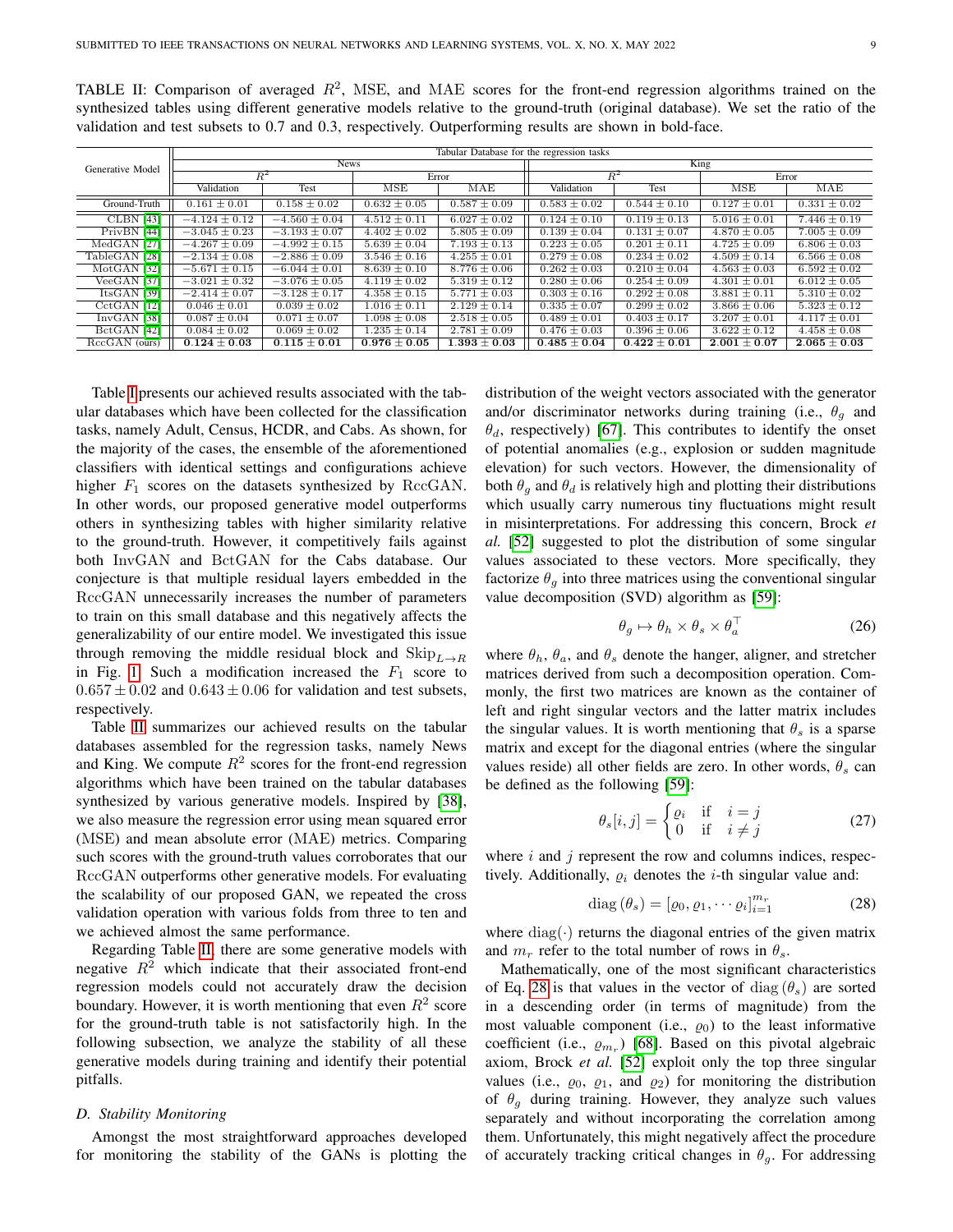<span id="page-9-1"></span>

Fig. 3: Monitoring the stability of the tabular GANs during training on six benchmarking databases. Curves associated with the classification and regression tasks are depicted by dotted and dashed formats, respectively. Values along  $x$ -axis denote the average of singular values for  $\theta_q$  and those along y-axis indicate the training iterations. Herein, the onset of instability (explosion) for every model is pointed out by a black arrow. The difference between RccGAN<sup>∗</sup> and RccGAN is that the latter does not employ the proposed regularization technique as explained in Section [III-D.](#page-5-1)

this concern, we introduce a new stability monitoring metric as follows:

<span id="page-9-0"></span>
$$
\varrho := \underbrace{\varrho_{i_c \to 0}}_{\text{anchor}} + \underbrace{\sum_{i_c=0}^{m_{\hat{r}}} \frac{\varrho_{i_c}}{\varrho_{i_c+1} + 1} + b_0}_{\text{partial-correlation}} \tag{29}
$$

where the anchor term denotes the premier singular value [\[69\]](#page-13-5) for the weight vectors and if a sudden elevation (or any perturbation) occurs for  $\theta_g$ , it will directly reflect on  $\varrho_o$  [\[59\]](#page-12-47). Hence, incorporating such an anchor value is critical for monitoring  $\theta_q$ . The second term in Eq. [29](#page-9-0) relates to computing the partial-correlation (PC) for singular values [\[70\]](#page-13-6). Statistically, it approximates the relative divergence among the components of  $diag(\theta_s)$  and yields a nonlinear function for extracting its local dependencies [\[71\]](#page-13-7). The main intuition behind employing PC over the conventional metrics such as Pearson [\[72\]](#page-13-8), Kendall [\[73\]](#page-13-9), and Spearman correlation coefficients [\[74\]](#page-13-10) is its extreme simplicity and efficiency at runtime.

As shown in Eq. [29,](#page-9-0) PC enquires two hyperparameters, namely  $m_{\hat{r}}$  and  $b_0$ . The first hyperparameter refers to the total number of singular values which should be included for accurately approximating PC. Assigning large values to  $m_{\hat{r}}$  dramatically increases the computational complexity for the SVD algorithm. Therefore, we empirically set:

$$
m_{\hat{r}} = c_s \cdot m_r
$$
 for  $c_s \in [0.05, 0.15]$  (30)

in order to make a reasonable trade-off between the precision of PC and effectively reducing the computational overhead for the SVD algorithm. Allocating values beyond the aforementioned confidence interval for  $c_s$  might compromise such a trade-off.

The second hyperparameter for computing PC is the bias term and it should be defined according to the distribution of  $\theta_a$ . The motivation behind embedding  $b_0$  in Eq. [29](#page-9-0) is balancing the anchor term when  $\theta_q$  is semi-unitary, null, or circulant and running the SVD operation might result in ill-conditioned cases for PC [\[79\]](#page-13-11). Thus, when there is no specific irregularities in  $\theta_a$ , we can initialize such a bias term to zero.

We employ our proposed metric (Eq. [29\)](#page-9-0) for monitoring the stability of the generators trained on the six benchmarking tabular databases. More specifically, we plot the value of  $\rho$ over the number of iterations in order to identify any signs of instability in  $\theta_g$  during training. The achieved results are illustrated in Fig. [3.](#page-9-1) As shown, for the majority of the cases, the early signs of instability emerges between 700 to 1.3K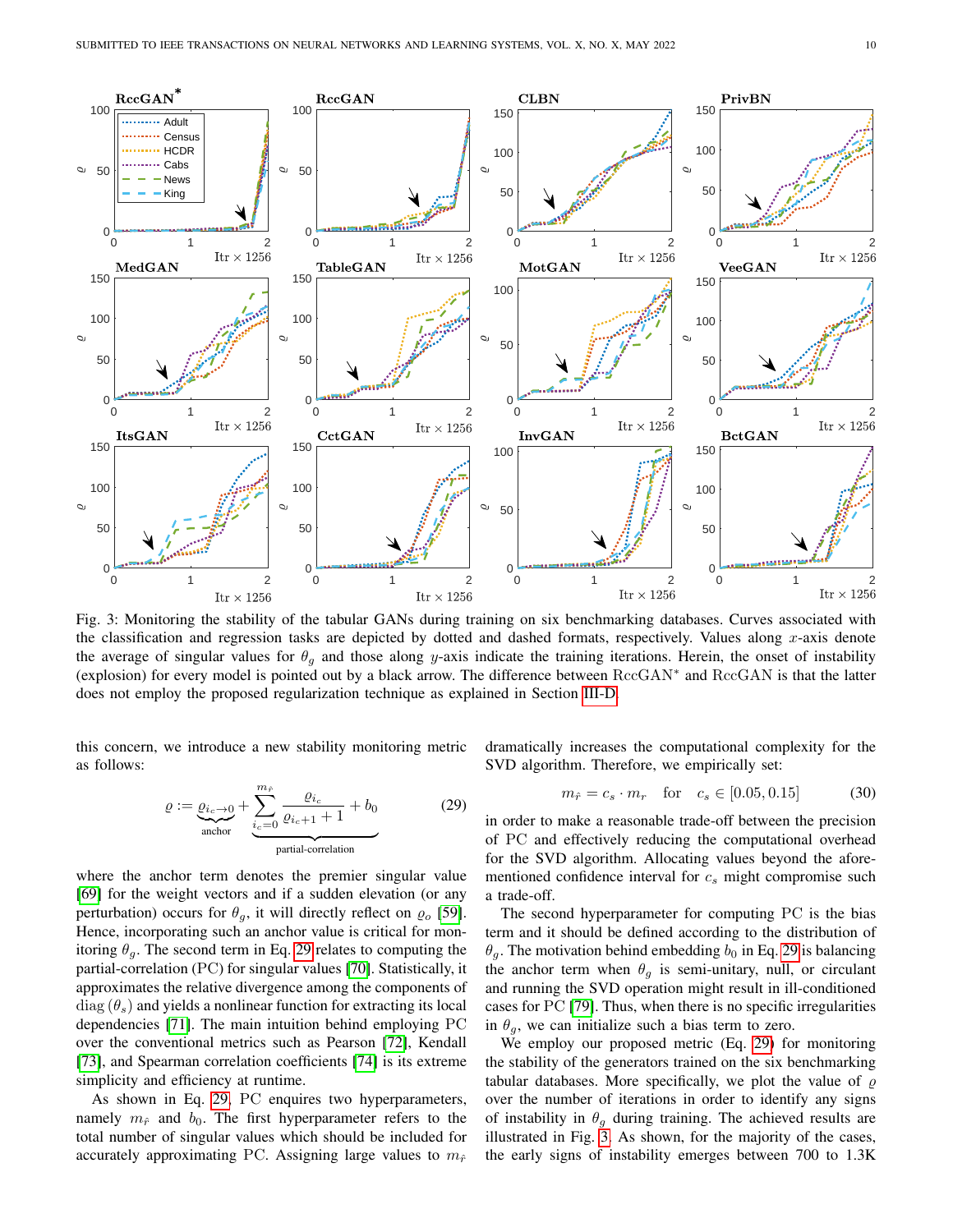<span id="page-10-1"></span>TABLE III: Comparing the reliability scores of the proposed RccGAN for different tabular databases with two scales. Herein, the scale of 0.5 denotes the 50% of the table's records which they have been randomly selected and the scale of 1 refers to the entire table. All the reliability scores are averaged over ten times repetition of experiments following the ANOVA test [\[75\]](#page-13-12).

| Reliability<br>Metric | Tabular databases |           |               |           |               |              |                     |              |               |           |               |             |
|-----------------------|-------------------|-----------|---------------|-----------|---------------|--------------|---------------------|--------------|---------------|-----------|---------------|-------------|
|                       | Adult             |           | <b>Census</b> |           | <b>HCDR</b>   |              | Cabs                |              | <b>News</b>   |           | King          |             |
|                       | $Scale =$         | $Scale =$ | $Scale = 0.5$ | $Scale =$ | $Scale = 0.5$ | Scale<br>$=$ | icale<br>$=$<br>U.5 | Scale<br>$=$ | $Scale = 0.5$ | $Scale =$ | $Scale = 0.5$ | $Scale = 1$ |
| <b>NNDR</b><br>76ì    | ).914             | 0.901     | 0.856         | 0.823     | 0.941         | 0.905        | 0.873               | 0.829        | 0.956         | 0.910     | 0.965         | 0.919       |
| <b>IMS</b>            | $_{0.000}$        | 0.000     | 0.000         | 0.000     | 0.000         | 0.000        | 0.000               | 0.000        | 0.000         | 0.000     | 0.000         | 0.000       |
| <b>DCR</b> [78]       | 0.834             | 0.825     | 0.769         | 0.739     | 0.681         | 0.665        | 0.979               | 0.953        | 0.803         | 0.787     | 0.715         | 0.706       |

iterations. However, our proposed RccGAN delays such signs until 1.46k iterations and those results are obtained without using the regularization protocol (as explained in Section [III-D\)](#page-5-1). This corroborates the hypothesis that our proposed GAN is inherently capable to synthesize any large-scale tabular databases.

For measuring the absolute impact of exploiting our proposed regularization protocol (Eq. [21\)](#page-5-2) on the training performance of RccGAN, we carefully track the distribution of  $\rho$ for  $\theta_q$ . As depicted in Fig. [3,](#page-9-1) such a regularization further delays the onset of instability until 1.93k iterations. More specifically, our proposed regularization technique results in 24.3% improvement for the stability of the generator during training. According to our conducted experiments, employing Eq. [21](#page-5-2) for other generative models enhances their stability approximately 3.4% (on average) which is still below the generic RccGAN (without regularization).

Our major motivation to employ Eq. [29](#page-9-0) only for monitoring the stability of the generator and skipping to report such an experiment for tracking  $\theta_d$  is two fold. Firstly, instability often prohibits the performance of the generator network and it results in more destructive side-effects on  $G(\cdot)$ . Secondly, we carried out several experiments to identify irregularities for the distribution of  $\rho$  in  $\theta_d$  but we could not clearly spot the onset of potential instabilities. This might be interpreted that the discriminator networks are fairly more stable than the generator networks on our benchmarking tabular databases.

In the following subsection, we investigate the compliance of the generative models with the reliability conditions required for synthesizing a tabular database.

#### *E. Investigating the Reliability Conditions for RccGAN*

In Section [I,](#page-0-1) we defined three reliability conditions for a generative model in the context of synthesizing comprehensive tabular databases. The first condition obliges to compute the non-parametric probability distribution [\[80\]](#page-13-16) between  $\mathcal{T}_{syn}$  and  $\mathcal{T}_{org}$  (noteworthy, the generator network models the parametric distribution). Such a computation contributes to fairly compare potential discrepancies between two tables. Toward this end, we measure the nearest neighbor distance ratio (NNDR) met-ric [\[76\]](#page-13-13). Technically,  $NNDR(\cdot)$  measures the cross-correlation between two probability density functions (i.e.,  $\mathbb{P}(\cdot)$  and  $\mathbb{Q}(\cdot)$ respectively for the original and synthesized tables) and it is in close relation with the inverse Jensen–Shannon divergence [\[81\]](#page-13-17), [\[82\]](#page-13-18) in such a way that:

$$
0 \leq \text{NNDR}\left[\mathbb{P}(\mathcal{T}_{org}), \mathbb{Q}(\mathcal{T}_{syn})\right] \leq 1. \tag{31}
$$

This implies that when  $\mathbb{P}(\mathcal{T}_{org})$  and  $\mathbb{Q}(\mathcal{T}_{syn})$  are fully divergent, their NNDR score is zero.

The second reliability condition enquires to verify that whether the synthetic records are unanimously distinguishable from the originals. In other words, the number of identical records in  $\mathcal{T}_{org}$  and  $\mathcal{T}_{syn}$  should be zero to comply with such a condition. Toward searching for potential duplicated records, we employ the identical match share (IMS) metric [\[77\]](#page-13-14). Technically, IMS compares every record in the synthesized dataset with its counterpart in the original table. Therefore, according to these explanations, the ideal case for IMS is being constantly zero.

Finally, the third reliability condition is tracing the possibility of identifying original records from  $\mathcal{T}_{syn}$ . To the best of our knowledge, there is no specific metric developed for such a task. However, we utilize the distance to the closest record ratio (DCR) metric [\[78\]](#page-13-15). From a statistical and algebraic point of view, DCR measures the adjacency of manifolds associated with pairs of original and synthetic records. Unfortunately, there is no upperbound for such a metric but obtaining larger values for DCR interprets as lower chance of tracing an original record from its synthetic counterpart. In order to make the DCR scores more comparable, we normalize all the achieved values between zero and one. Thus, yielding a score closer to one indicates a higher reliability of the generative model.

Table [III](#page-10-1) summarizes the achieved scores for the three above-mentioned reliability metrics associated with our proposed RccGAN. As shown in this table, we have reported all the scores for two scales of 0.5 and 1. More specifically, we separately compute NNDR, IMS, and DCR values once for half of the tables and then for the entire database. Our main motivation for running such experiments is that we noticed the reliability of the GANs varies from small to large scales. Our investigation corroborates that the reliability of our GAN slightly drops when the size of  $\mathcal{T}_{org}$  increases. The ratio of such a drop is considerably higher (i.e., 0.08 on average) for other generative models as discussed in Section [II.](#page-1-0) Following these results, we repeated our experiments for Table [I,](#page-7-0) Table [II,](#page-8-0) and Fig. [3](#page-9-1) on different scales for  $\mathcal{T}_{org}$ . Our achieved results confirmed no tangible difference between various scales from 0.5 to 1.

In the following Section, we provide additional discussions on different aspects of our proposed tabular synthesis approach and the conducted experiments.

## V. DISCUSSIONS

<span id="page-10-0"></span>This section addresses some discussions on both the theory and implementation of the RccGAN. Additionally, we extend the application of our proposed regularization technique to the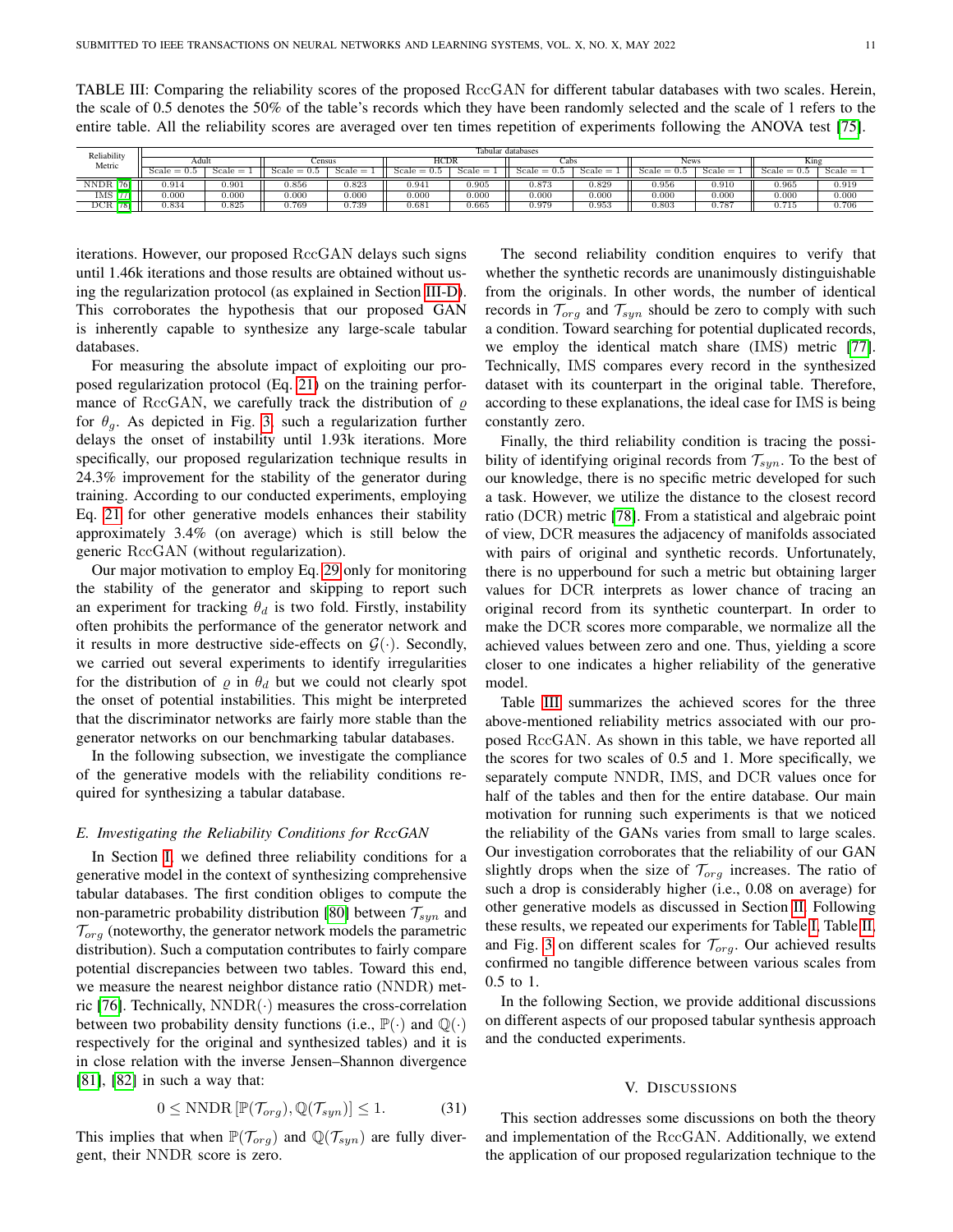GANs on other data modalities such as environmental audio and speech.

#### *A. Precision of the Designed Conditional Vector*

In practice, there are two potential flaws in employing  $CD<sub>d</sub>$ and  $CD<sub>b</sub>$  for implementing Eq. [18.](#page-4-1) Firstly, the statistical mode is not explicitly defined for Cantor distribution [\[83\]](#page-13-19) Therefore, conditioning the generator network to vectors drawn from such probability distributions (i.e.,  $\eta_{k_d,d}$  and  $\eta_{k_b,b}$ ) might result in memorizing a few random modes of the training table, particularly when the majority of the  $C_i$ s are either binary or discrete. One potential resolution for addressing this issue is to randomly shuffling all the columns of  $\mathcal{T}_{org}$  in every iteration during training  $\mathcal{G}(\cdot)$ . However, this might not be feasible for super large-scale tabular databases.

Secondly, concatenating  $\eta_{k_d,d}$  and  $\eta_{k_b,b}$  as defined in Eq. [18](#page-4-1) forces the generator to incorporate both the discrete and binary columns for synthesizing new records even if such  $C_i$ s contain null or empty values. In response to this concern, we should either replace all the null fields with random values before starting to train  $\mathcal{G}(\cdot)$  or embedding a new term in Eq. [18](#page-4-1) for regularizing null values. Since the latter approach might not be computationally efficient in runtime, we opt to the first suggestion in our entire experiments.

#### *B. Replacing Residual Block with Fully Convolutional*

Our conducted experiments reveals that replacing the residual blocks in Fig. [1](#page-5-0) with only convolutional layers (for the sake of simplifying the configuration of the GAN) dramatically degrades the performance of the RccGAN. More specifically, such a replacement drops the  $F_1$  and  $R^2$  scores as reported in Table [I](#page-7-0) and Table [II](#page-8-0) respectively around 41.2% and 32.16% averaged over the six experimental databases. Additionally, it advances the onset of instabilities about 45.82% (without the regularization term in Eq. [21\)](#page-5-2) and 26.8% (with regularization) compared to the original RccGAN as depicted in Fig. [3](#page-9-1) (the top left sub-figure). However, it is worth mentioning that, every residual block in Fig. [1](#page-5-0) requires 19.8% more training parameters than a convolutional block with the same number of filters.

## *C. Multiple Discriminator Networks*

The major task of a discriminator in a GAN setup is providing gradients to the generator network during training [\[84\]](#page-13-20). Therefore, employing multiple discriminators might increase the chance of returning more informative gradients to  $\mathcal{G}(\cdot)$ and consequently improving the stability of the generator [\[85\]](#page-13-21). Toward this end, we investigate the stability of our proposed RccGAN with multiple discriminator networks. Our achieved results corroborate that it is possible to delay the onset of instabilities for extra 500 iterations compared to Fig. [3](#page-9-1) with three discriminators. However, this operation triples the number of required training parameters and prohibitively increases the computational complexity for the entire GAN.

### VI. CONCLUSION

In this paper, we introduced a novel generative adversarial network for synthesizing large-scale tabular databases. Unlike both the conventional and cutting-edge class-conditioned GANs which employ the long-tailed mask functions for deriving the conditional vector, we proposed a simpler formulation. In fact, we bypassed the implementation of the costly mask function by using two independent Cantor distributions associated with binary and discrete features. Such a formulation not only reduces the length of the conditional vector but also helps the generator network to better capturing the training samples distribution. With respect to the heterogeneous nature of the tabular databases, we designed a new GAN configurations using a stack of residual blocks. For improving the stability of the entire model we imposed a noble regularization protocol on the generator to more effectively control the variation of its weight vectors. According to the reported results, such an operation considerably delayed the onset of instabilities for our proposed RccGAN. Furthermore, for closely monitoring the stability of the generator network during training, we developed a new metric for identifying irregularities or sudden perturbation on  $\theta_g$ . Finally, we verified the reliability of our RccGAN using NNDR, IMS, and DCR metrics. Our achieved results confirm that such a synthesis approach fully complies with the three conditions of the reliability concept. However, we noticed slight drop for NNDR and DCR metrics on databases with different scales. We are determined to address this issue in our future works.

#### ACKNOWLEDGMENT

This work was funded by Fédération des Caisses Desjardins du Québec and Mitacs accelerate program with agreement number IT25105.

#### **REFERENCES**

- <span id="page-11-0"></span>[1] I. Goodfellow, J. Pouget-Abadie, M. Mirza, B. Xu, D. Warde-Farley, S. Ozair, A. Courville, and Y. Bengio, "Generative adversarial nets," in *Adv Neural Inf Process Syst*, 2014, pp. 2672–2680.
- <span id="page-11-1"></span>[2] S. Bourou, A. El Saer, T.-H. Velivassaki, A. Voulkidis, and T. Zahariadis, "A review of tabular data synthesis using gans on an ids dataset," *Information*, vol. 12, no. 9, p. 375, 2021.
- <span id="page-11-2"></span>[3] A. P. Sheth and J. A. Larson, "Federated database systems for managing distributed, heterogeneous, and autonomous databases," *ACM Computing Surveys (CSUR)*, vol. 22, no. 3, pp. 183–236, 1990.
- <span id="page-11-3"></span>[4] Y. R. Wang, S. E. Madnick *et al.*, "A polygen model for heterogeneous database systems: The source tagging perspective," 1990.
- <span id="page-11-4"></span>[5] V. Borisov, T. Leemann, K. Seßler, J. Haug, M. Pawelczyk, and G. Kasneci, "Deep neural networks and tabular data: A survey," *arXiv preprint arXiv:2110.01889*, 2021.
- <span id="page-11-5"></span>[6] A. Even, G. Shankaranarayanan, and P. D. Berger, "Economics-driven data management: An application to the design of tabular data sets," *IEEE Transactions on Knowledge and Data Engineering*, vol. 19, no. 6, pp. 818–831, 2007.
- <span id="page-11-6"></span>[7] K. O. Kayumovich, "The capability of internet in sphere of tourism and services," *Polish science journal*, vol. 160, 2019.
- <span id="page-11-7"></span>[8] G. Trifirò, J. Sultana, and A. Bate, "From big data to smart data for pharmacovigilance: the role of healthcare databases and other emerging sources," *Drug safety*, vol. 41, no. 2, pp. 143–149, 2018.
- <span id="page-11-8"></span>[9] L. Xu *et al.*, "Synthesizing tabular data using conditional gan," Ph.D. dissertation, Massachusetts Institute of Technology, 2020.
- <span id="page-11-9"></span>[10] J. Engelmann and S. Lessmann, "Conditional wasserstein gan-based oversampling of tabular data for imbalanced learning," *Expert Syst. Appl.*, vol. 174, p. 114582, 2021.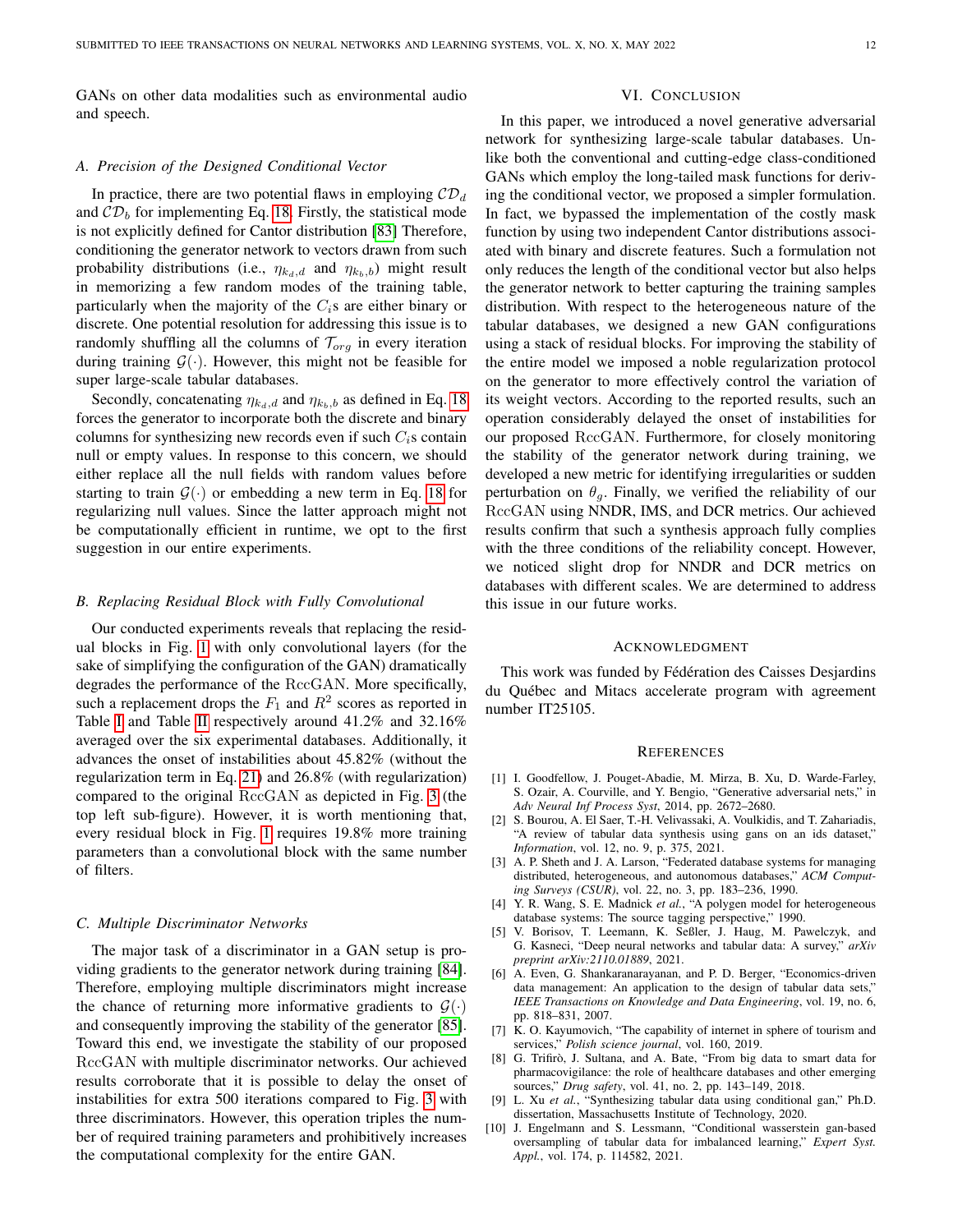- <span id="page-12-0"></span>[11] Y. Yang, Y. Yan, M. Qiu, and F. Bao, "Semantic analysis and helpfulness prediction of text for online product reviews," in *Proceedings of the 53rd Annual Meeting of the Association for Computational Linguistics and the 7th International Joint Conference on Natural Language Processing (Volume 2: Short Papers)*, 2015, pp. 38–44.
- <span id="page-12-1"></span>[12] L. Xu, M. Skoularidou, A. Cuesta-Infante, and K. Veeramachaneni, "Modeling tabular data using conditional GAN," in *Advances in Neural Information Processing Systems 32: Annual Conference on Neural Information Processing Systems 2019, NeurIPS 2019, December 8-14, 2019, Vancouver, BC, Canada*, 2019, pp. 7333–7343.
- <span id="page-12-2"></span>[13] P. Papadimitriou and H. Garcia-Molina, "Data leakage detection," *IEEE Transactions on knowledge and data engineering*, vol. 23, no. 1, pp. 51–63, 2010.
- <span id="page-12-3"></span>[14] M. Arjovsky, S. Chintala, and L. Bottou, "Wasserstein generative adversarial networks," vol. 70, pp. 214–223, 2017.
- <span id="page-12-4"></span>[15] A. Müller, "Integral probability metrics and their generating classes of functions," *Adv in Applied Probability*, pp. 429–443, 1997.
- <span id="page-12-5"></span>[16] B. K. Sriperumbudur, K. Fukumizu, A. Gretton, B. Schölkopf, G. R. Lanckriet *et al.*, "On the empirical estimation of integral probability metrics," *Electronic Journal of Statistics*, vol. 6, pp. 1550–1599, 2012.
- [17] J.-P. Serre, *Linear representations of finite groups*. Springer, 1977, vol. 42.
- <span id="page-12-6"></span>[18] B. A. Frasin and M. Aouf, "New subclasses of bi-univalent functions," *Applied Mathematics Letters*, vol. 24, no. 9, pp. 1569–1573, 2011.
- <span id="page-12-7"></span>[19] M. Arjovsky and L. Bottou, "Towards principled methods for training generative adversarial networks," in *5th Intl Conf Learn Repres*, 2017.
- <span id="page-12-8"></span>[20] C. Li, W. Chang, Y. Cheng, Y. Yang, and B. Póczos, "MMD GAN: towards deeper understanding of moment matching network," in *Adv in Neural Inf Proc Sys 30: Annual Conf on Neural Inf Proc Sys*, 2017, pp. 2203–2213.
- <span id="page-12-9"></span>[21] W. Wang, Y. Sun, and S. K. Halgamuge, "Improving MMD-GAN training with repulsive loss function," in *7th International Conference on Learning Representations, ICLR 2019, New Orleans, LA, USA, May 6-9, 2019*. OpenReview.net, 2019.
- <span id="page-12-10"></span>[22] Y. Mroueh and T. Sercu, "Fisher GAN," in *Adv in Neural Inf Proc Sys 30: Annual Conf on Neural Inf Proc Sys*, 2017, pp. 2513–2523.
- <span id="page-12-11"></span>[23] K. Kurach, M. Lucic, X. Zhai, M. Michalski, and S. Gelly, "The gan landscape: Losses, architectures, regularization, and normalization," 2018.
- <span id="page-12-12"></span>[24] A. T. Gnanha, W. Cao, X. Mao, S. Wu, H.-S. Wong, and Q. Li, "The residual generator: An improved divergence minimization framework for gan," *Pattern Recognition*, vol. 121, p. 108222, 2022.
- <span id="page-12-13"></span>[25] X. Chen, C. Xu, X. Yang, and D. Tao, "Attention-gan for object transfiguration in wild images," in *Proceedings of the European Conference on Computer Vision (ECCV)*, 2018, pp. 164–180.
- <span id="page-12-14"></span>[26] M. Mirza and S. Osindero, "Conditional generative adversarial nets," *arXiv preprint arXiv:1411.1784*, 2014.
- <span id="page-12-15"></span>[27] E. Choi, S. Biswal, B. Malin, J. Duke, W. F. Stewart, and J. Sun, "Generating multi-label discrete patient records using generative adversarial networks," in *Machine learning for healthcare conference*. PMLR, 2017, pp. 286–305.
- <span id="page-12-16"></span>[28] N. Park, M. Mohammadi, K. Gorde, S. Jajodia, H. Park, and Y. Kim, "Data synthesis based on generative adversarial networks," *Proc. VLDB Endow.*, vol. 11, no. 10, pp. 1071–1083, 2018.
- <span id="page-12-17"></span>[29] A. Radford, L. Metz, and S. Chintala, "Unsupervised representation learning with deep convolutional generative adversarial networks," in *4th Intl Conf Learn Repres*, 2016.
- <span id="page-12-18"></span>[30] P. Isola, J.-Y. Zhu, T. Zhou, and A. A. Efros, "Image-to-image translation with conditional adversarial networks," *arXiv preprint*, 2017.
- <span id="page-12-19"></span>[31] J.-Y. Zhu, T. Park, P. Isola, and A. A. Efros, "Unpaired image-to-image translation using cycle-consistent adversarial networks," *arXiv preprint*, 2017.
- <span id="page-12-20"></span>[32] A. Mottini, A. Lheritier, and R. Acuna-Agost, "Airline passenger name record generation using generative adversarial networks," *arXiv preprint arXiv:1807.06657*, 2018.
- <span id="page-12-21"></span>[33] M. L. Rizzo and G. J. Székely, "Energy distance," wiley interdisciplinary *reviews: Computational statistics*, vol. 8, no. 1, pp. 27–38, 2016.
- <span id="page-12-22"></span>[34] M. G. Bellemare, I. Danihelka, W. Dabney, S. Mohamed, B. Lakshminarayanan, S. Hoyer, and R. Munos, "The cramer distance as a solution to biased wasserstein gradients," *CoRR*, vol. abs/1705.10743, 2017.
- <span id="page-12-23"></span>[35] Y. Mroueh, C. Li, T. Sercu, A. Raj, and Y. Cheng, "Sobolev GAN," in *6th Intl Conf Learn Repres*, 2018.
- <span id="page-12-24"></span>[36] I. Gulrajani, F. Ahmed, M. Arjovsky, V. Dumoulin, and A. C. Courville, "Improved training of wasserstein gans," in *Adv in Neural Inf Proc Sys*, 2017, pp. 5767–5777.
- <span id="page-12-25"></span>[37] A. Srivastava, L. Valkov, C. Russell, M. U. Gutmann, and C. Sutton, "Veegan: Reducing mode collapse in gans using implicit variational learning," in *Adv in Neural Inf Proc Sys*, 2017, pp. 3308–3318.
- <span id="page-12-26"></span>[38] J. Lee, J. Hyeong, J. Jeon, N. Park, and J. Cho, "Invertible tabular gans: Killing two birds with one stone for tabular data synthesis," *Advances in Neural Information Processing Systems*, vol. 34, 2021.
- <span id="page-12-27"></span>[39] H. Chen, S. Jajodia, J. Liu, N. Park, V. Sokolov, and V. Subrahmanian, "Faketables: Using gans to generate functional dependency preserving tables with bounded real data." in *IJCAI*, 2019, pp. 2074–2080.
- <span id="page-12-28"></span>[40] C. M. Bishop, *Pattern recognition and machine learning, 5th Edition*, ser. Information science and statistics. Springer, 2007. [Online]. Available:<https://www.worldcat.org/oclc/71008143>
- <span id="page-12-29"></span>[41] J. H. Friedman, *The elements of statistical learning: Data mining, inference, and prediction*. springer open, 2017.
- <span id="page-12-30"></span>[42] M. Esmaeilpour, N. Chaalia, A. Abusitta, F.-X. Devailly, W. Maazoun, and P. Cardinal, "Bi-discriminator class-conditional tabular gan," *arXiv preprint arXiv:2111.06549*, 2021.
- <span id="page-12-31"></span>[43] C. Chow and C. Liu, "Approximating discrete probability distributions with dependence trees," *IEEE transactions on Information Theory*, vol. 14, no. 3, pp. 462–467, 1968.
- <span id="page-12-32"></span>[44] J. Zhang, G. Cormode, C. M. Procopiuc, D. Srivastava, and X. Xiao, "Privbayes: Private data release via bayesian networks," *ACM Transactions on Database Systems (TODS)*, vol. 42, no. 4, pp. 1–41, 2017.
- <span id="page-12-33"></span>[45] J.-G. Zhang, P. Zou, Z. Li, Y. Wan, X. Pan, Y. Gong, and P. S. Yu, "Multi-modal generative adversarial network for short product title generation in mobile e-commerce," *arXiv preprint arXiv:1904.01735*, 2019.
- <span id="page-12-34"></span>[46] Y. Li, J. Zhang, Z. Ma, and Y. Zhang, "Clustering analysis in the wireless propagation channel with a variational gaussian mixture model," *IEEE Transactions on Big Data*, vol. 6, no. 2, pp. 223–232, 2018.
- <span id="page-12-35"></span>[47] T. Huang, H. Peng, and K. Zhang, "Model selection for gaussian mixture models," *Statistica Sinica*, pp. 147–169, 2017.
- <span id="page-12-36"></span>[48] O. Barndorff-Nielsen, J. Kent, and M. Sørensen, "Normal variance-mean mixtures and z distributions," *International Statistical Review/Revue Internationale de Statistique*, pp. 145–159, 1982.
- <span id="page-12-37"></span>[49] E. Luciano and P. Semeraro, "A generalized normal mean-variance mixture for return processes in finance," *International Journal of Theoretical and Applied Finance*, vol. 13, no. 03, pp. 415–440, 2010.
- <span id="page-12-38"></span>[50] C. Constantinopoulos, M. K. Titsias, and A. Likas, "Bayesian feature and model selection for gaussian mixture models," *IEEE Transactions on Pattern Analysis and Machine Intelligence*, vol. 28, no. 6, pp. 1013– 1018, 2006.
- <span id="page-12-39"></span>[51] M. Moghavvemi and M. Faruque, "Technique for assessment of voltage stability in ill-conditioned radial distribution network," *IEEE Power Engineering Review*, vol. 21, no. 1, pp. 58–60, 2001.
- <span id="page-12-40"></span>[52] A. Brock, J. Donahue, and K. Simonyan, "Large scale GAN training for high fidelity natural image synthesis," in *Intl Conf Learn Repres*, 2019.
- <span id="page-12-41"></span>[53] Y. Li, Z. Gan, Y. Shen, J. Liu, Y. Cheng, Y. Wu, L. Carin, D. Carlson, and J. Gao, "Storygan: A sequential conditional gan for story visualization," in *Proceedings of the IEEE/CVF Conference on Computer Vision and Pattern Recognition*, 2019, pp. 6329–6338.
- <span id="page-12-42"></span>[54] S. Graf and H. Luschgy, "The quantization of the cantor distribution," *Mathematische Nachrichten*, vol. 183, no. 1, pp. 113–133, 1997.
- <span id="page-12-43"></span>[55] A. Ben-Mizrahi and D. Bergman, "Non-universal critical behaviour of random resistor networks with a singular distribution of conductances," *Journal of Physics C: Solid State Physics*, vol. 14, no. 6, p. 909, 1981.
- <span id="page-12-44"></span>[56] A. Brock, T. Lim, J. M. Ritchie, and N. Weston, "Cneural photo editing with introspective adversarial networks," in *Intl Conf Mach Learn*, 2017.
- <span id="page-12-45"></span>[57] X. Wang, R. Girshick, A. Gupta, and K. He, "Non-local neural networks," in *Proceedings of the IEEE conference on computer vision and pattern recognition*, 2018, pp. 7794–7803.
- <span id="page-12-46"></span>[58] T. Miyato, T. Kataoka, M. Koyama, and Y. Yoshida, "Spectral normalization for generative adversarial networks," in *Intl Conf Learn Repres*, 2018.
- <span id="page-12-47"></span>[59] C. F. Van Loan and G. H. Golub, *Matrix computations*. Johns Hopkins University Press, 1983.
- <span id="page-12-48"></span>[60] G. W. Stewart, "Gershgorin theory for the generalized eigenvalue problem ax=λbx," *Mathematics of Computation*, pp. 600–606, 1975.
- <span id="page-12-49"></span>[61] M. T. Chu, "Least squares approximation by real normal matrices with specified spectrum," *SIAM Journal on Matrix Analysis and Applications*, vol. 12, no. 1, pp. 115–127, 1991.
- <span id="page-12-50"></span>[62] D. Dua, C. Graff *et al.*, "Uci machine learning repository," 2017.
- <span id="page-12-51"></span>[63] R. Bardenet, M. Brendel, B. Kégl, and M. Sebag, "Collaborative hyperparameter tuning," in *International conference on machine learning*. PMLR, 2013, pp. 199–207.